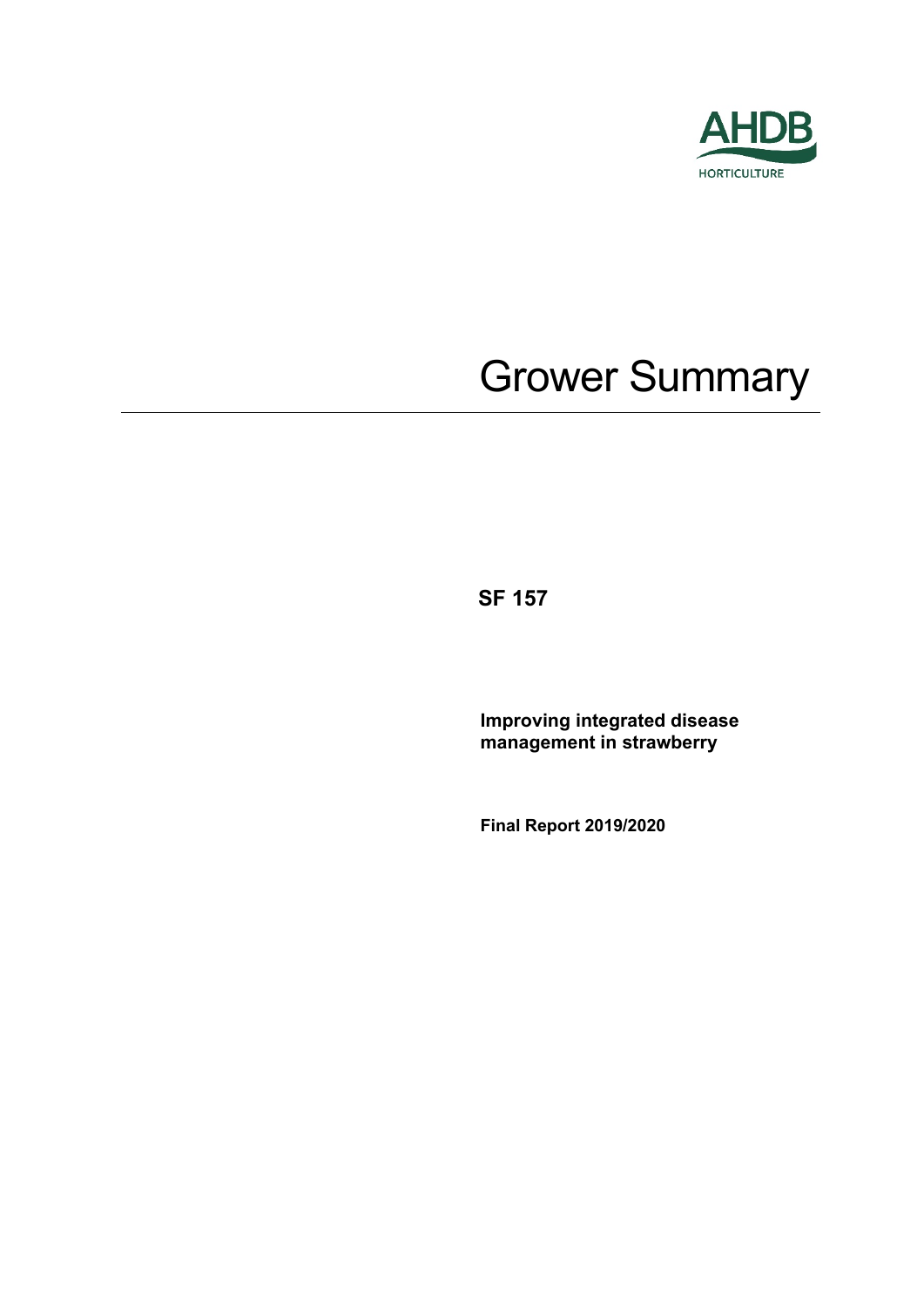| <b>Project title:</b>                                       | Improving integrated disease management in strawberry                                                                  |
|-------------------------------------------------------------|------------------------------------------------------------------------------------------------------------------------|
| Project number:                                             | <b>SF 157</b>                                                                                                          |
| Project leader:                                             | Prof Xiangming Xu<br><b>NIAB EMR</b>                                                                                   |
| <b>Report:</b>                                              | Final 2019/2020                                                                                                        |
| <b>Previous reports:</b>                                    | Annual, Years 1, 2, 3 and 4                                                                                            |
| Key staff:                                                  | Erika Wedgwood (ADAS)<br>Angela Berrie (NIAB EMR)<br>Tom Passey (NIAB EMR)<br>Avice Hall (University of Hertfordshire) |
| <b>Location of project:</b>                                 | East Malling; Cambridge; Wisbech                                                                                       |
| <b>Industry Representative:</b>                             | <b>Louise Sutherland</b>                                                                                               |
| Date project commenced:                                     | 1 March 2015                                                                                                           |
| Date project completed<br>(or expected completion<br>date): | 31 March 2020                                                                                                          |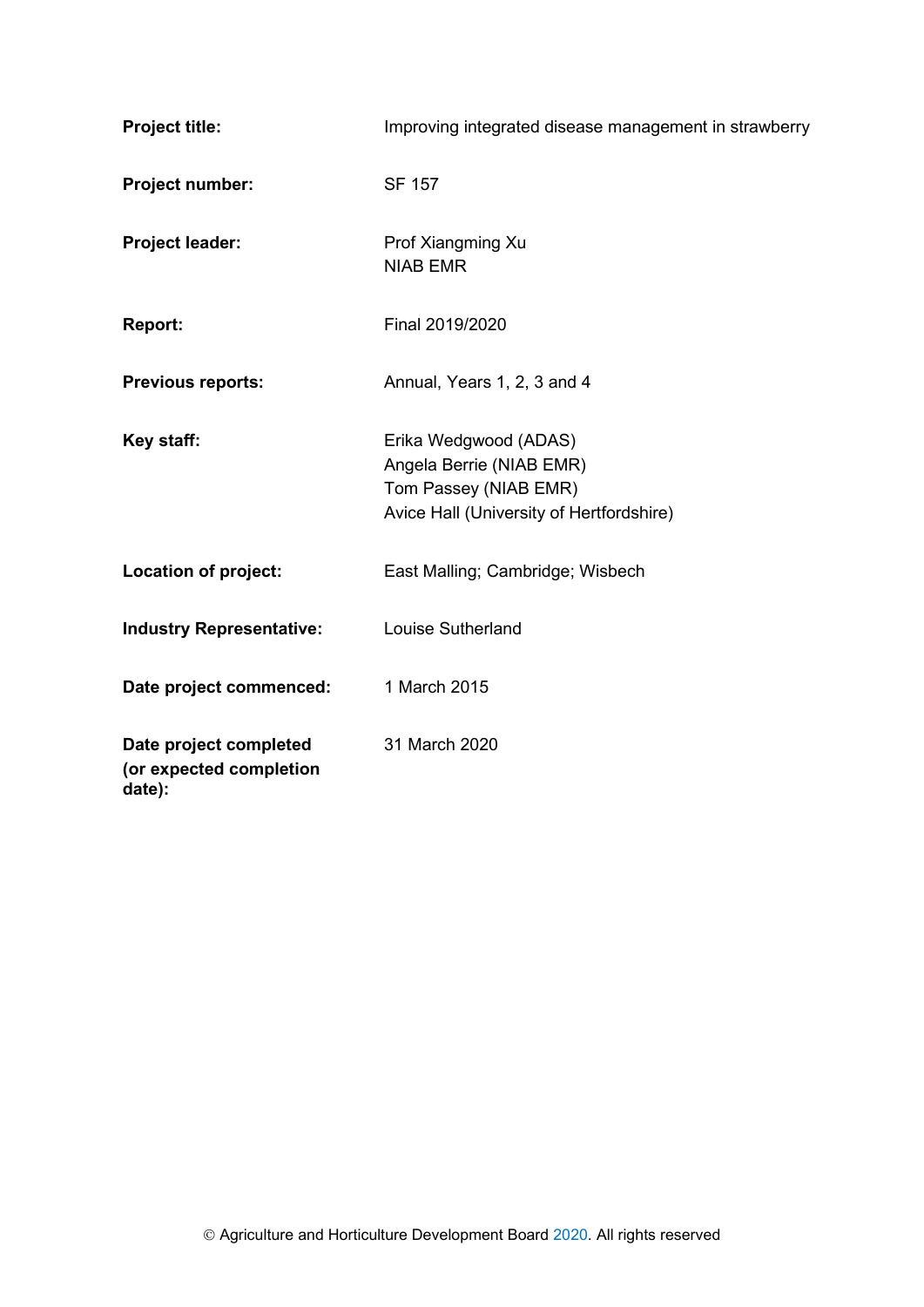## **DISCLAIMER**

*While the Agriculture and Horticulture Development Board seeks to ensure that the information contained within this document is accurate at the time of printing, no warranty is given in respect thereof and, to the maximum extent permitted by law the Agriculture and Horticulture Development Board accepts no liability for loss, damage or injury howsoever caused (including that caused by negligence) or suffered directly or indirectly in relation to information and opinions contained in or omitted from this document.* 

*© Agriculture and Horticulture Development Board [2020]. No part of this publication may be reproduced in any material form (including by photocopy or storage in any medium by electronic mean) or any copy or adaptation stored, published or distributed (by physical, electronic or other means) without prior permission in writing of the Agriculture and Horticulture Development Board, other than by reproduction in an unmodified form for the sole purpose of use as an information resource when the Agriculture and Horticulture Development Board or AHDB Horticulture is clearly acknowledged as the source, or in accordance with the provisions of the Copyright, Designs and Patents Act 1988. All rights reserved.*

*All other trademarks, logos and brand names contained in this publication are the trademarks of their respective holders. No rights are granted without the prior written permission of the relevant owners.* 

*The results and conclusions in this report are based on an investigation conducted over a one-year period. The conditions under which the experiments were carried out and the results have been reported in detail and with accuracy. However, because of the biological nature of the work it must be borne in mind that different circumstances and conditions could produce different results. Therefore, care must be taken with interpretation of the results, especially if they are used as the basis for commercial product recommendations.*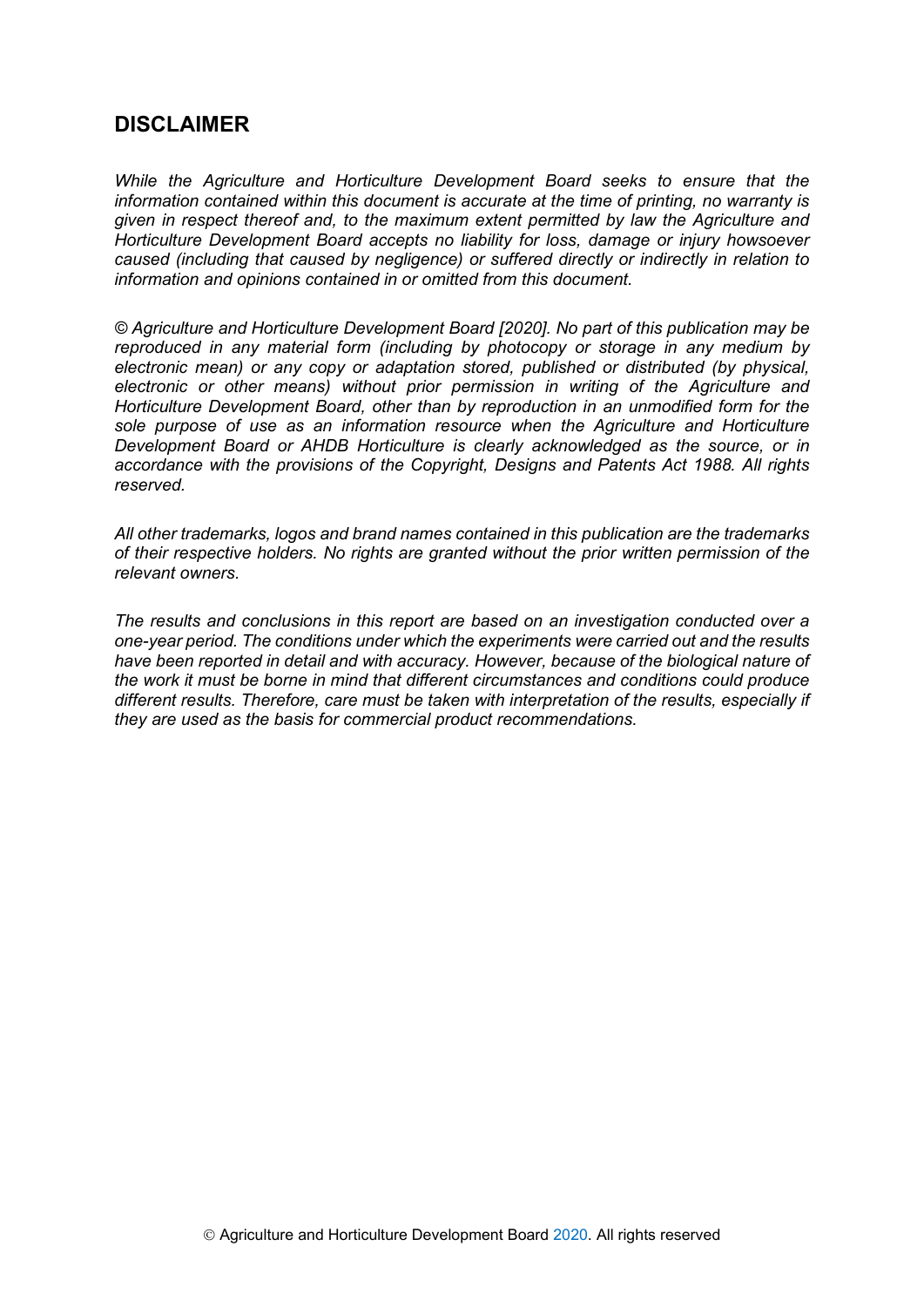## **AUTHENTICATION**

We declare that this work was done under our supervision according to the procedures described herein and that the report represents a true and accurate record of the results obtained.

Xiangming Xu Head of Pest & Pathogen Ecology Department NIAB EMR Signature ..... ............. Date ...25 March 2020.....

Erika Wedgwood Senior Plant Pathologist ADAS Signature ... Date ...28 March 2020...

#### **Report authorised by:**

Xiangming Xu Head of Pest & Pathogen Ecology Department NIAB EMR Signature ...... Date ...29 March 2020..........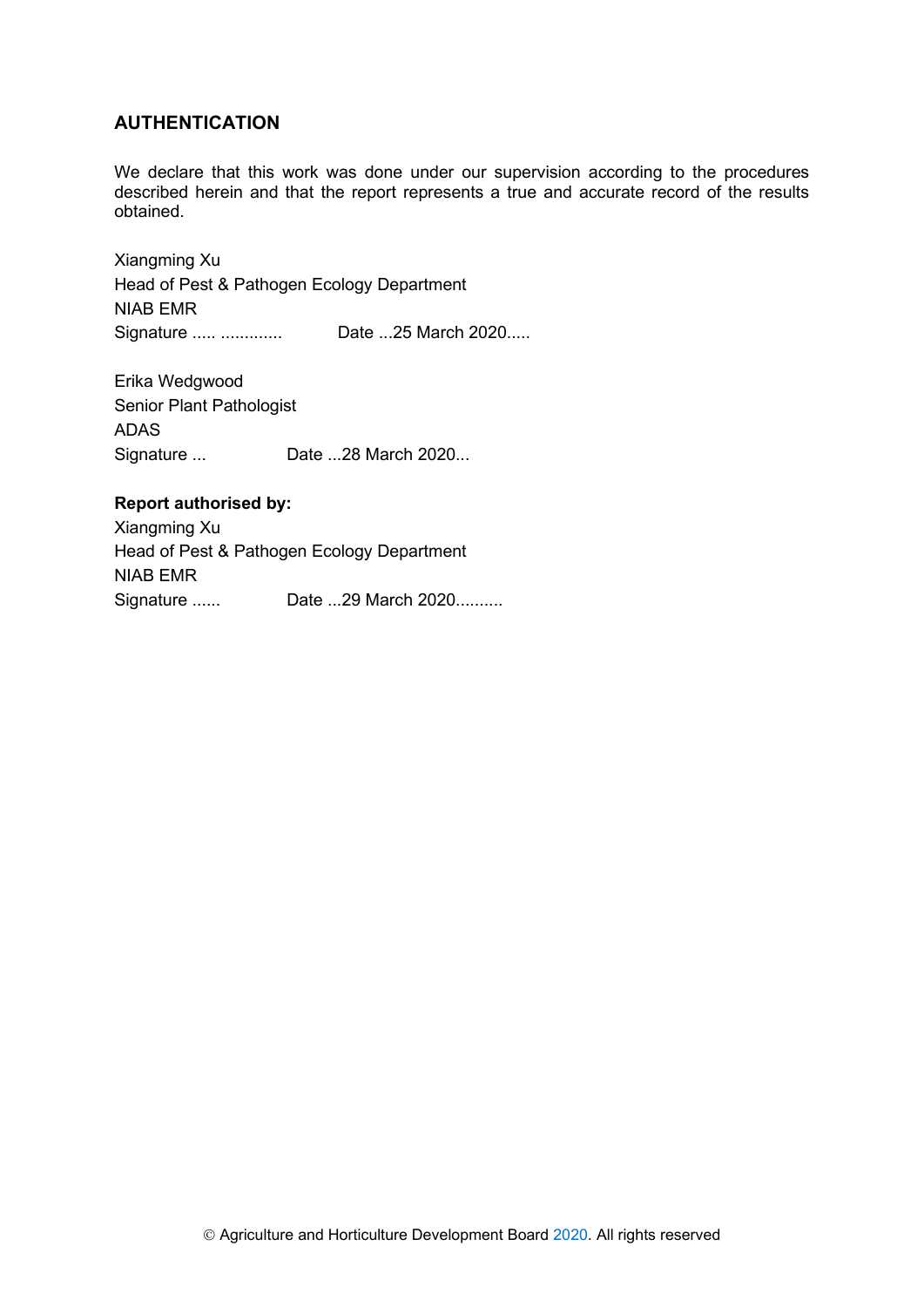# **GROWER SUMMARY**

For ease of reading, this Grower Summary report is divided into sections for each of the diseases being worked upon in the project. **This summary covers all the main findings from the five-year project, not just the final year.**

# **Crown rot and red-core caused by Phytophthora spp.**

## **Headlines**

- Prestop when applied through drip irrigation lines led to significant reductions in plant wilting/death (following inoculation with *P. cactorum*) whilst T34 Biocontrol also showed some promising results in improving plant health.
- A new experimental chemical compound (AHDB code F250) when applied through drip irrigation lines led to significant reductions in plant wilting/death (following inoculation with *P. cactorum*). This compound will be further evaluated in a SCEPTREplus trial in 2020.

## **Background and expected deliverables**

Adopting a clean propagation system is the first line of defence against crown rot and redcore diseases. This strategy worked for many years but prior to project commencement, crown rot and red-core caused significant damage in strawberry even in substrate production. Fenomenal (fenamidone + fosetyl-aluminium), an effective product against Phytophthora, has not been approved for use in strawberry since November 2019. Alternative products for control of crown rot (both fungicides and biocontrol products) were identified in trials conducted by NIAB EMR as part of the SCEPTRE project. In previous AHDB-funded research, SF 130 focussed on fungal molecular quantification; an assay was developed that detected *Phytophthora rubi*, although it was not as sensitive as the *Phytophthora fragariae* assay (which however detects both pathogens). SF 123 investigated alternative products against *P. rubi* on raspberry where one novel chemical product gave reduction. Red-core is more difficult to control and currently there is no work on controlling this disease. More research is required to provide growers with disease-free propagation material in order to reduce crop protection product use and crop losses.

## **Summary of the project and main conclusions**

A survey was conducted along with a molecular screening of bare-rooted runners for the presence of *Phytophthora* spp. The percentage of runners with contamination of *P. fragariae* (causal agent of red core) was so low that subsequent project work did not focus on this pathogen. However, the level of contamination of *P. cactorum* (causal agent of crown rot)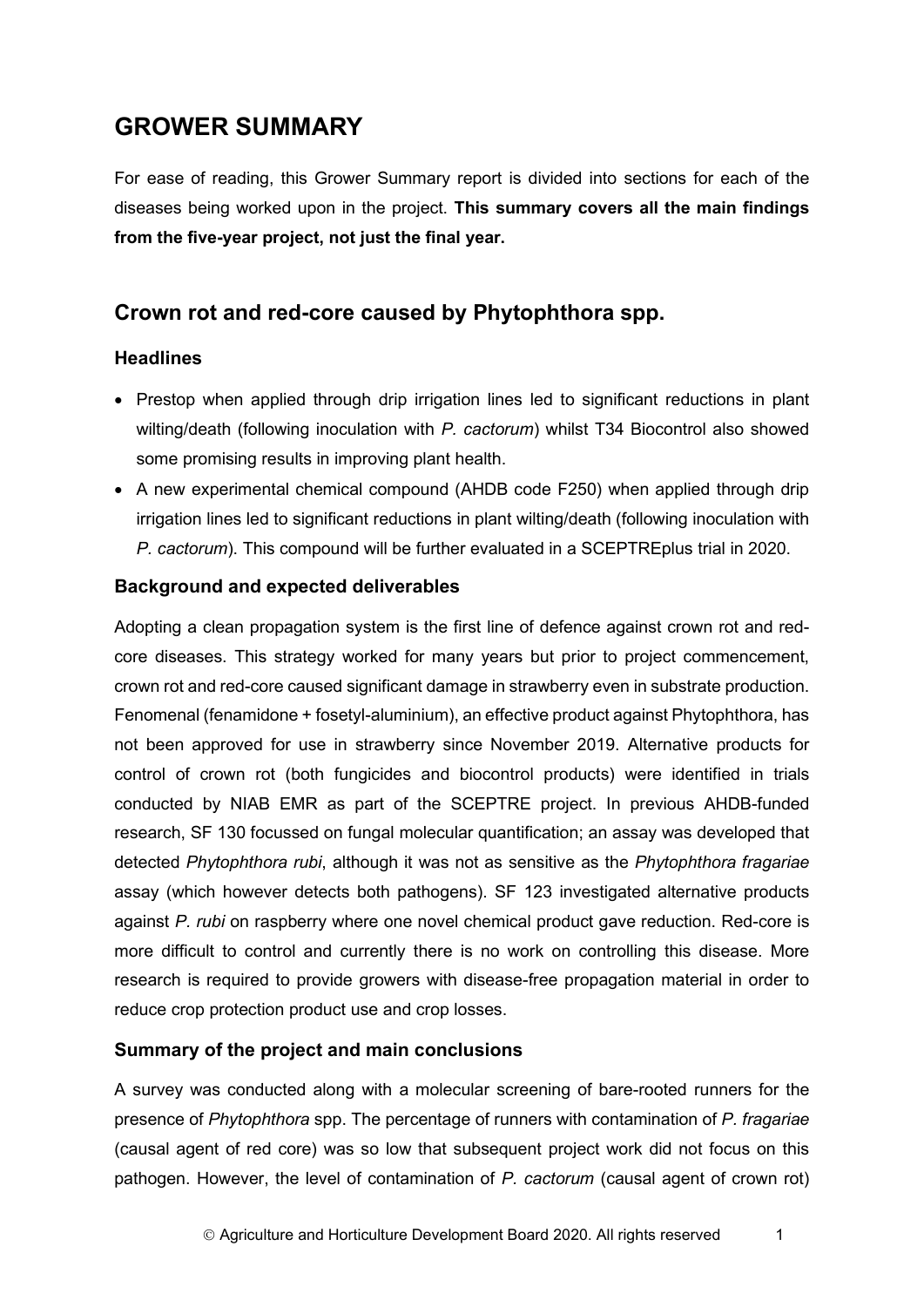could reach 25-30% in some batches of plants although more usually, it was less than 5%; nevertheless there may only be 5% of runners with visible symptoms of crown rot at the time of planting. Further studies assessed the effect of pre-inoculating plants either with arbuscular mycorrhizal fungi (AMF) or plant growth promoting rhizobacteria (PGPR). Neither managed to reduce the losses caused by *P. cactorum*. In addition, we found that latent infection of plants with *P. cactorum* led to reduced tolerance of plants to drought stress.

Two large studies were done to test existing and new products as dipping (at planting) or drenching/irrigation treatments post-planting, to minimise the losses due to latent infection by *P. cactorum*. To ensure a certain level of latent infection by *P. cactorum,* tray plants were inoculated several times (without wounding) before cold storage. Results showed that dipping alone is sufficient to reduce the level of *P. cactorum* to the level comparable to the uninoculated control; thus additional drenching is not necessary. Further work demonstrated that applying products through drip irrigation lines (more practical for growers) can be as effective as dipping treatments and better than the drenching only treatments. Treatments appeared to delay disease symptom development and/or reduce the disease severity but did not eliminate latent infection. Although no longer approved, Fenomenal was found to offer the best control in managing crown rot on strawberry. Prestop showed promising results, particularly when applied through irrigation lines (giving ca. 45% reduction in plant mortality). T34 Biocontrol showed some reduction in plant mortality by ca. 30%, close to being statistically significant, and thus should be evaluated further. A new experimental compound, when applied through irrigation lines, led to nearly 50% reduction in plant mortality.

#### **Main conclusions (years 1-5)**

- The level of bare-root runners with *Phytophthora fragariae* (red-core) DNA detected in commercial planting material is currently very low and can be ignored.
- The level of *P. cactorum* DNA detected in samples of runners can reach 30% although more usually it is less than 5%. The material is mostly in an asymptomatic state; the level of *P. cactorum* detection in runners is not associated with specific cultivars.
- Latent infection by *P. cactorum* reduced plant tolerance to drought stress.
- Pre-inoculation of plants with AMF and PGPR did not reduce the infection of strawberry crowns by *P. cactorum* but may have positive effects against *P. fragariae*.
- Several products when applied as a dipping treatment at planting time, significantly reduced the losses due to plant wilting/death, mostly due to infection by *P. cactorum*.
- Applying products post-planting through irrigation lines can be as effective at controlling crown rot as dipping and better than post-planting drenches alone.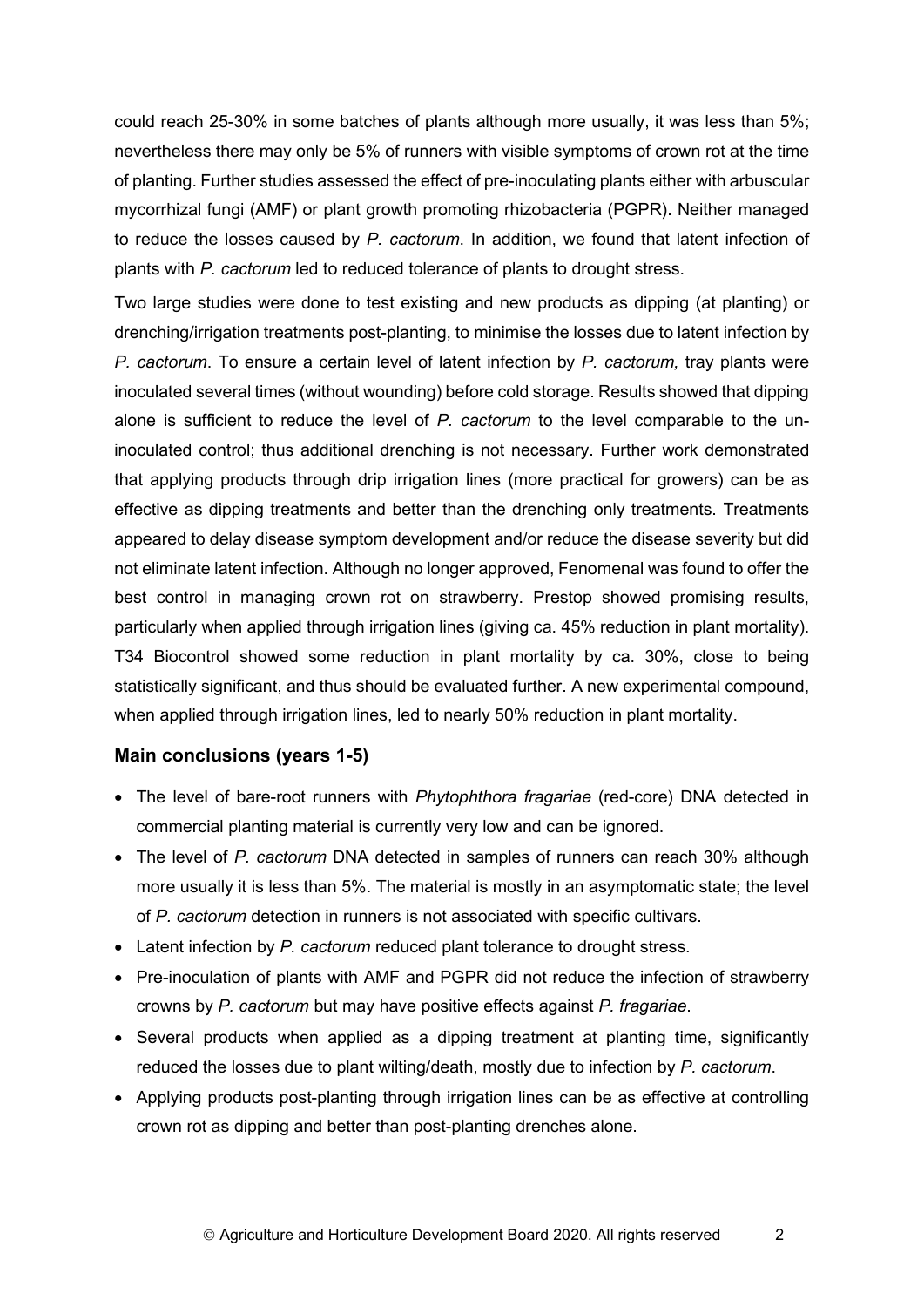## **Financial benefits**

Potential loss of plants due to *P. cactorum* could reach 20-30%. In 2016, 90,000 tonnes of strawberries were sold in the UK season with the market valued at £386 million (Data from Kantar). Should 25% of plant losses occur in the UK as a result of crown rot, the volume of fruit sold could be reduced by up to 22,500 tonnes, representing a value of £96 million. Techniques and measures to control *P. cactorum* could therefore save such potential losses. The project results suggested that growers should consider treating runners for *P. cactorum* at the time of planting. Effective control as a result of this research could reduce crown rot

## **Action points for growers**

• Growers should consider treating runners with a post-planting application of Prestop via irrigation lines to improve plant health.

development by 40-50%, amounting to savings of £48 million across the industry.

# **Strawberry powdery mildew (SPM)**

## **Headlines**

- Employing a managed approach to strawberry powdery mildew control can reduce fungicide use by up to 50% whilst maintaining the same level of control as a routine 7-day fungicide programme.
- The use of fungicides for Botrytis control in protected table-top strawberries offers no advantages over an unsprayed control.

## **Background and expected deliverables**

Strawberry powdery mildew (SPM), caused by the fungus *Podosphaera aphanis*, is one of the most important diseases affecting strawberry production in the UK. All above ground parts of the plant are attacked and severe infection can have a significant effect on yield and fruit quality. The disease is more prevalent on protected crops and hence a particular problem in the UK where the majority of commercial crops are grown under polytunnels or in glasshouses. Strawberry cultivars do vary in susceptibility but most of the cultivars preferred by the market are susceptible. SPM is favoured by warm temperatures and high humidity such that conditions are most favourable from late June to October. Hence SPM problems are mainly seen in late cropping June-bearers (planted in May and cropping in August and September) or in the later production of the everbearer crops. In June-bearer type crops with the short harvesting period, control of SPM is relatively straightforward. However, SPM management in everbearer crops is much more challenging. Due to the long growing period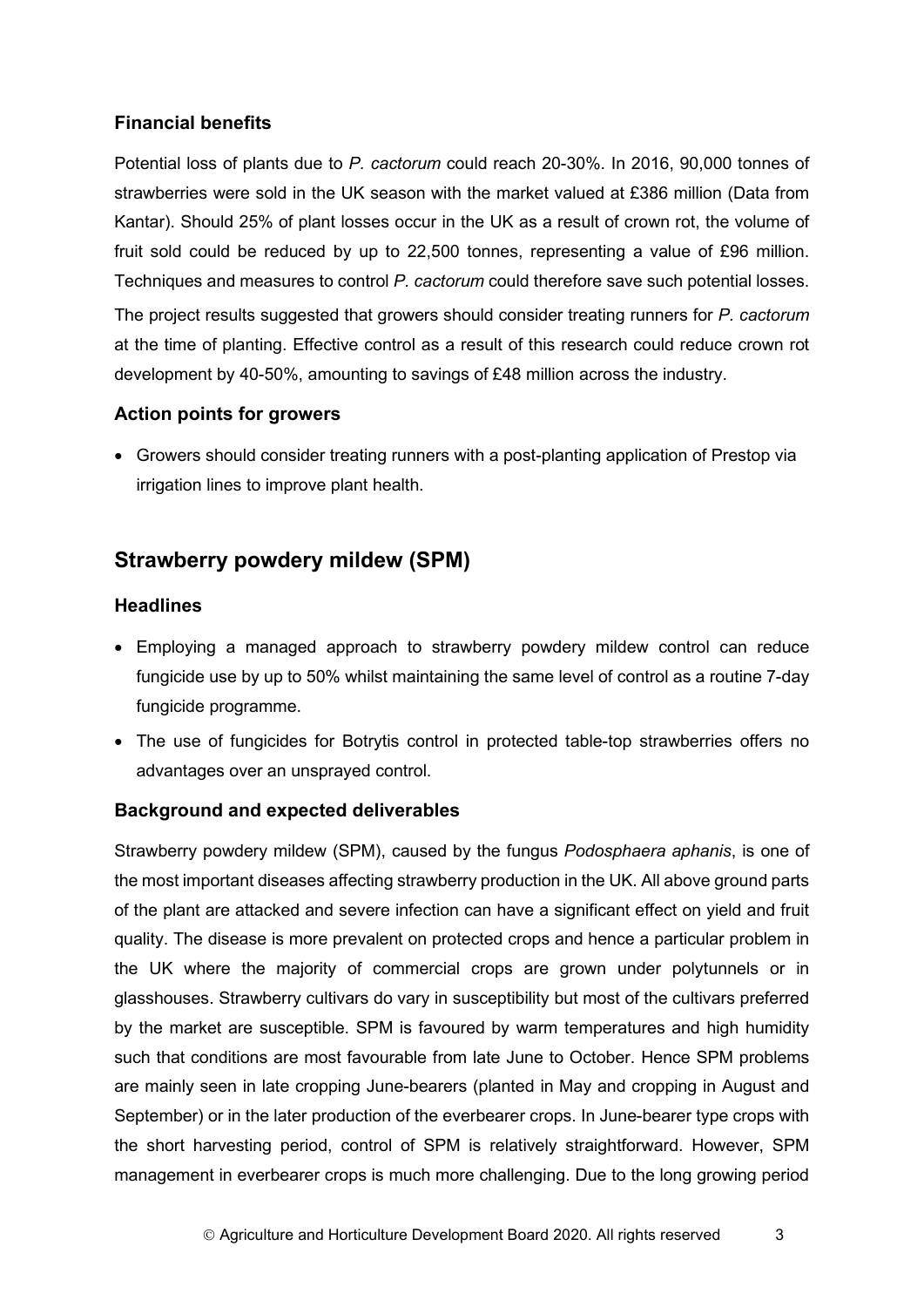from March to November coupled with flowering, fruiting and harvest continuous from June-November, a range of crop protection products is usually required to control SPM with around 15 or more spray rounds needed to cover the whole period. Control is currently based on fungicides, an approach which, given the concerns about residues in the fruit and the likely reduction in fungicide availability in the future, is not sustainable. The SCEPTRE project (2010-2014) identified alternative products, including Cultigrow (a biostimulant / elicitor) and two biofungicides (BCAs) – AQ10 (*Ampelomyces quisqualis*) and Sonata (*Bacillus pumilis*) a bacterial based biofungicide from Bayer. The purpose of the work in SF157 was to confirm the efficacy of these products, evaluate them in programmes with fungicides and develop a simple decision-based management system for SPM control.

#### *Evaluating biofungicide and biostimulant products (Year 1 and 2)*

This work was conducted at NIAB EMR under polytunnels. Efficacy trials in 2015 and 2016 were done in small plots (30 plants per plot) on cv. Elsanta planted in July / August to ensure the crop was growing in the high SPM risk part of the season. They were planted in soil on plastic-covered raised beds with trickle irrigation. The trial in 2015 confirmed the efficacy of the biofungicides AQ10 and Sonata (both applied with a wetter if used alone) and the biostimulant Cultigrow in controlling SPM either alone or in combination with fungicides. In 2016, further trials were conducted in which programmes were evaluated for control of SPM where the biofungicides (Sonata or AQ10) were combined in programmes with Cultigrow (CBL) with and without a reduced fungicide programme and compared to a 7- or 14-day fungicide programme and an untreated control. The mildew risk was high in 2016 but the results showed that the biofungicides were as effective in controlling SPM as the standard 7 day fungicide programme, particularly when applied alone in a programme and especially in reducing SPM on fruit.

## *Developing simple decision-based programmes to control SPM (Years 3-5)*

Having identified alternative products that were effective on June-bearer crops, we then turned our attention to everbearer crops. We combined alternative products in programmes and incorporated other factors such as disease risk, growth stage, type of fungicide (curative, protectant, anti-sporulant) in order to develop a simple decision-based management programme for use on everbearer crops.

In 2017, programmes were tested in larger plot trials on a commercial everbearer. The SPM control achieved by managed programmes of fungicides and the biofungicide Sonata (used with a wetter if applied alone) was compared with that achieved by a routine 7-day fungicide programme and an untreated control. The managed programmes included routine applications of either a silicon-based product Sirius (applied every two weeks), based on the research of Dr Avice Hall (University of Hertfordshire) or Cultigrow (applied monthly) or no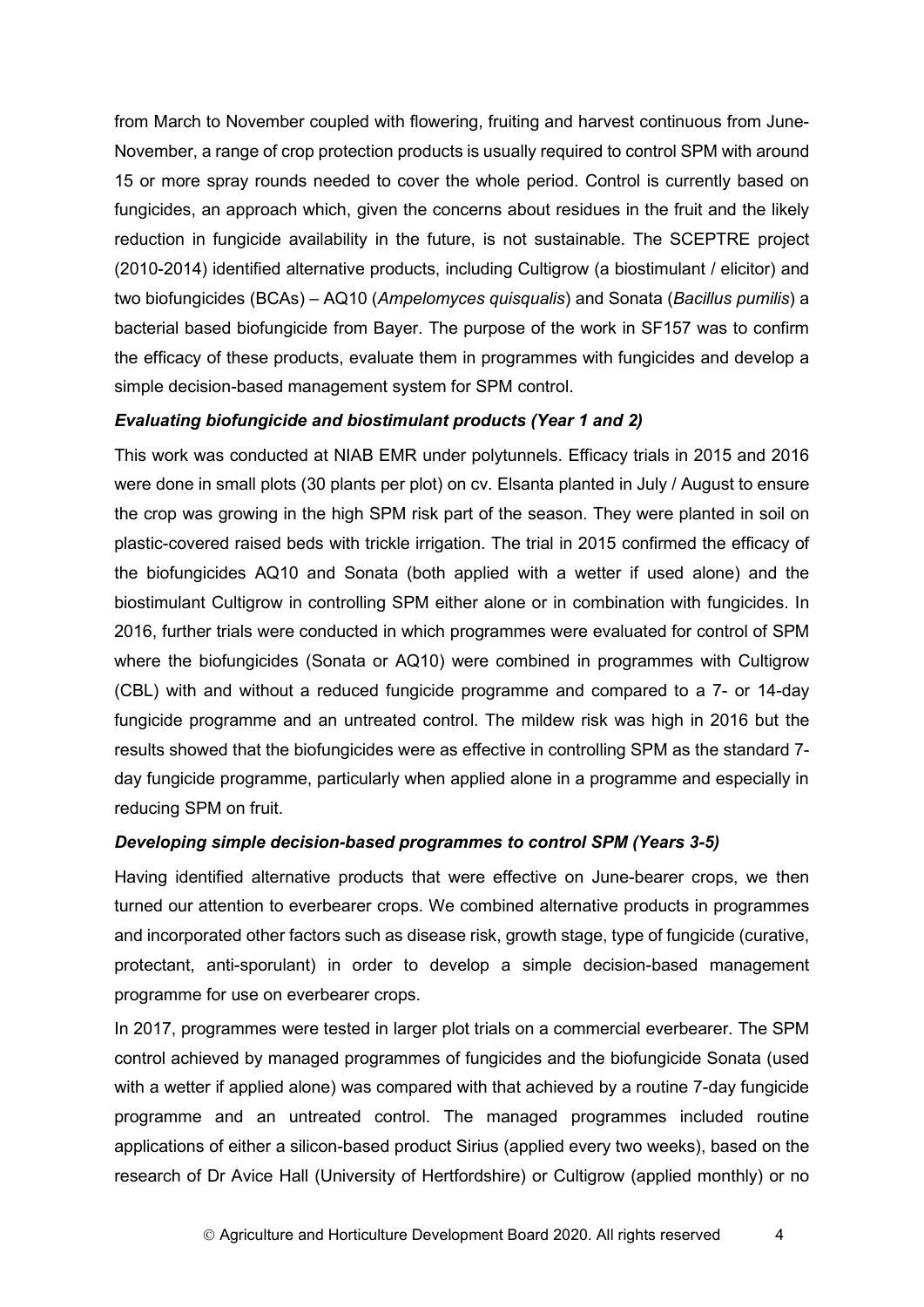additional treatment. A total of 11 spray rounds were applied from 10 July to 18 September. As the trial was conducted from July to September in the high-risk part of the year for SPM, there was little opportunity to omit sprays. However, in the managed treatment, intervention with a fungicide in place of the biofungicide Sonata occurred only twice. The mildew risk throughout the trial was high. SPM incidence on the leaves was very low. However, on fruit the SPM incidence on untreated plots rose rapidly to more than 90% after four harvests and remained at that level for the remaining ten harvests with consequent reductions in yield and fruit quality. SPM incidence on the fruit in all treated plots was negligible throughout the harvest period (Fig. 1).

This trial demonstrated that use of biofungicides, with or without Sirius or Cultigrow, gave good control of SPM in strawberry, which was comparable to a traditional 7-day fungicidebased programme.



In 2018, trials were conducted on the same everbearer cultivar to further develop the managed approach and explore how the system could be integrated with control of Botrytis and other fruit rots. The crop was planted in April and cropped from early July to mid-September, giving the opportunity for saving sprays in the early part of the season, when the SPM and Botrytis risks are usually lower. Three managed treatments were compared to a routine 7-day fungicide programme and an untreated control (Table 1). The managed treatments were derived from the SPM risk prediction model developed by NIAB EMR and employed in previous AHDB funded SPM research projects managed by the University of Hertfordshire (SF 62 and SF 62a). From the model, simplified 'look up' tables were produced for use in conjunction with the forward weather forecast, obtained from the internet, to **Figure 1**. Percentage mildewed fruit at each harvest for a commercial everbearer following treatment with five management programmes against powdery mildew at NIAB EMR in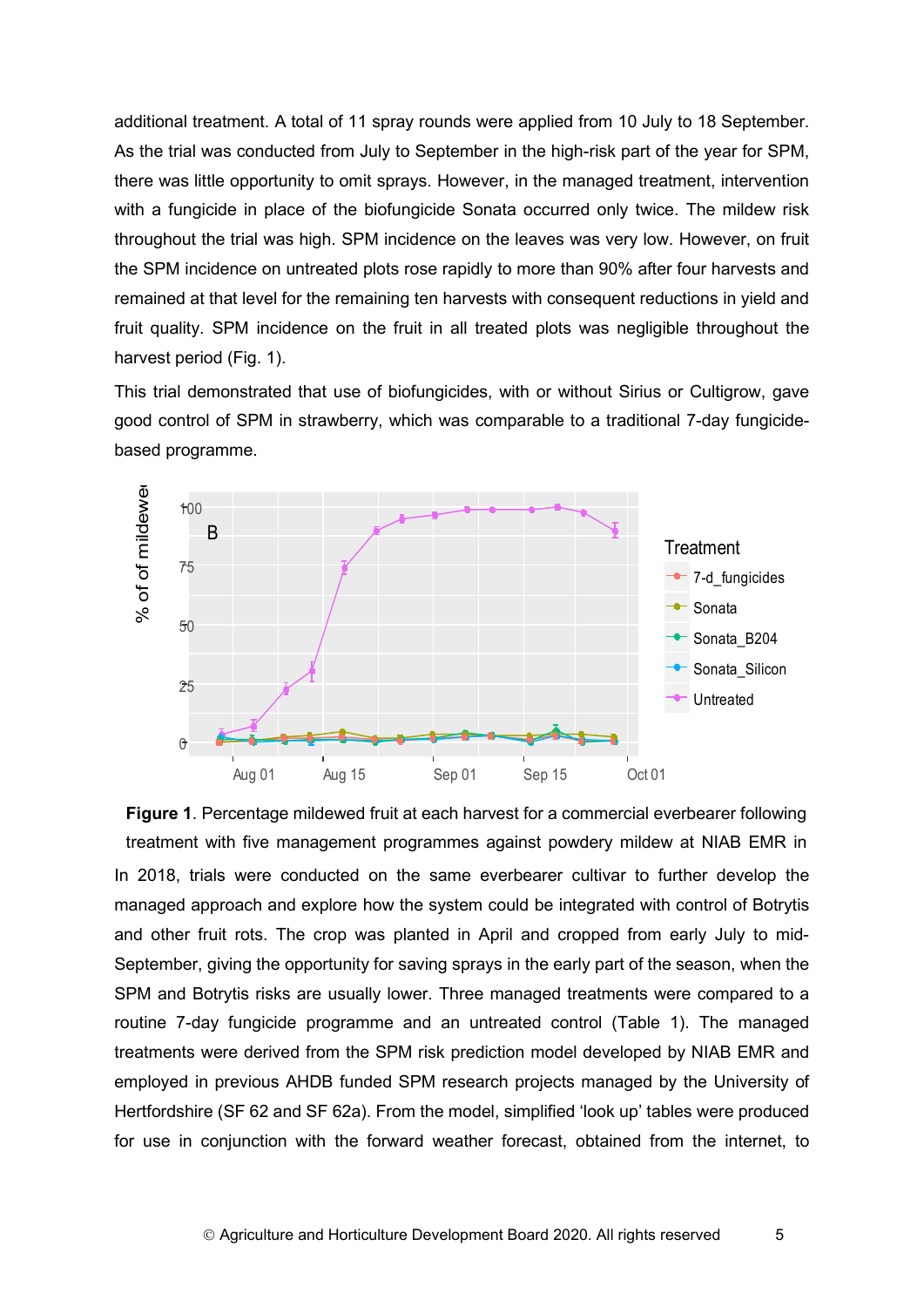determine disease risk. Decisions on when to start the programme for SPM control along with choice of product were based on this (Table 2).

The weather conditions (warm temperatures coupled with high humidity) were very conducive to SPM and Botrytis development in late May / early June and from the end of July onwards. The high temperatures with very low rain in June and July gave a low risk for both diseases. There was a very low incidence of SPM at planting time and this combined with the hot dry weather in June and July meant that SPM failed to establish in the crop, despite the higher risk identified in August and September. Therefore, only four fungicide sprays (and 7 biofungicides - Sonata) for SPM were applied in the managed plots compared to 14 (and 2 biofungicides - Serenade) in the routine treated plots (Table 3). By contrast, the high risk of Botrytis rot identified in August and September required frequent applications of fungicides with little opportunity for saving sprays in the managed plots (Table 3). However, the incidence of Botrytis in post-harvest tests (Fig. 2) showed for most of the 20 harvests, differences in Botrytis between the untreated control and treated plots were very small. This questioned whether fungicides are needed at all for Botrytis control, which could lead to potential savings in cost and a reduction in fruit residues (Table 3).

| <b>Table 1:</b> Treatment programmed evaluated in ZoTo |                                                           |                                     |                                                   |  |
|--------------------------------------------------------|-----------------------------------------------------------|-------------------------------------|---------------------------------------------------|--|
| <b>Treatment</b>                                       | Type                                                      | <b>Products</b>                     | <b>Other</b>                                      |  |
|                                                        | Untreated                                                 |                                     |                                                   |  |
| 2                                                      | Routine                                                   | Fungicides                          | None                                              |  |
| 3                                                      | Managed for SPM<br>Sprays for Botrytis as for T2          | Fungicides,<br>Biofungicides,       | Cultigrow applied monthly<br>from start of growth |  |
| 4                                                      | Managed for Botrytis and rots;<br>sprays for SPM as in T2 | Fungicides,<br><b>Biofungicides</b> | None                                              |  |
| 5                                                      | Managed SPM, Botrytis, and<br>rots                        | Fungicides,<br><b>Biofungicides</b> | Cultigrow applied monthly<br>from start of growth |  |

**Table 1.** Treatment programmes evaluated in 2018

|                                   | <b>Table 2.</b> Simplified strawberry SPM and Botrytis risk in relation to daily average |
|-----------------------------------|------------------------------------------------------------------------------------------|
| temperature and relative humidity |                                                                                          |

| <b>Condition</b>   | <b>SPM</b> risk |                      |
|--------------------|-----------------|----------------------|
| <b>Temperature</b> | <b>Humidity</b> |                      |
| < 14               | Not relevant    | Low                  |
| $\geq 14$          | $< 82\%$        | Moderate             |
| $\geq 14$          | $\geq 82\%$     | High                 |
|                    |                 | <b>Botrytis risk</b> |
| Not relevant       | $< 82\%$        |                      |
| < 16               | 82% - 87%       | Low                  |
| < 16               | $\geq 87\%$     | Moderate             |
| $\geq 16$          | $\geq 82\%$     | High                 |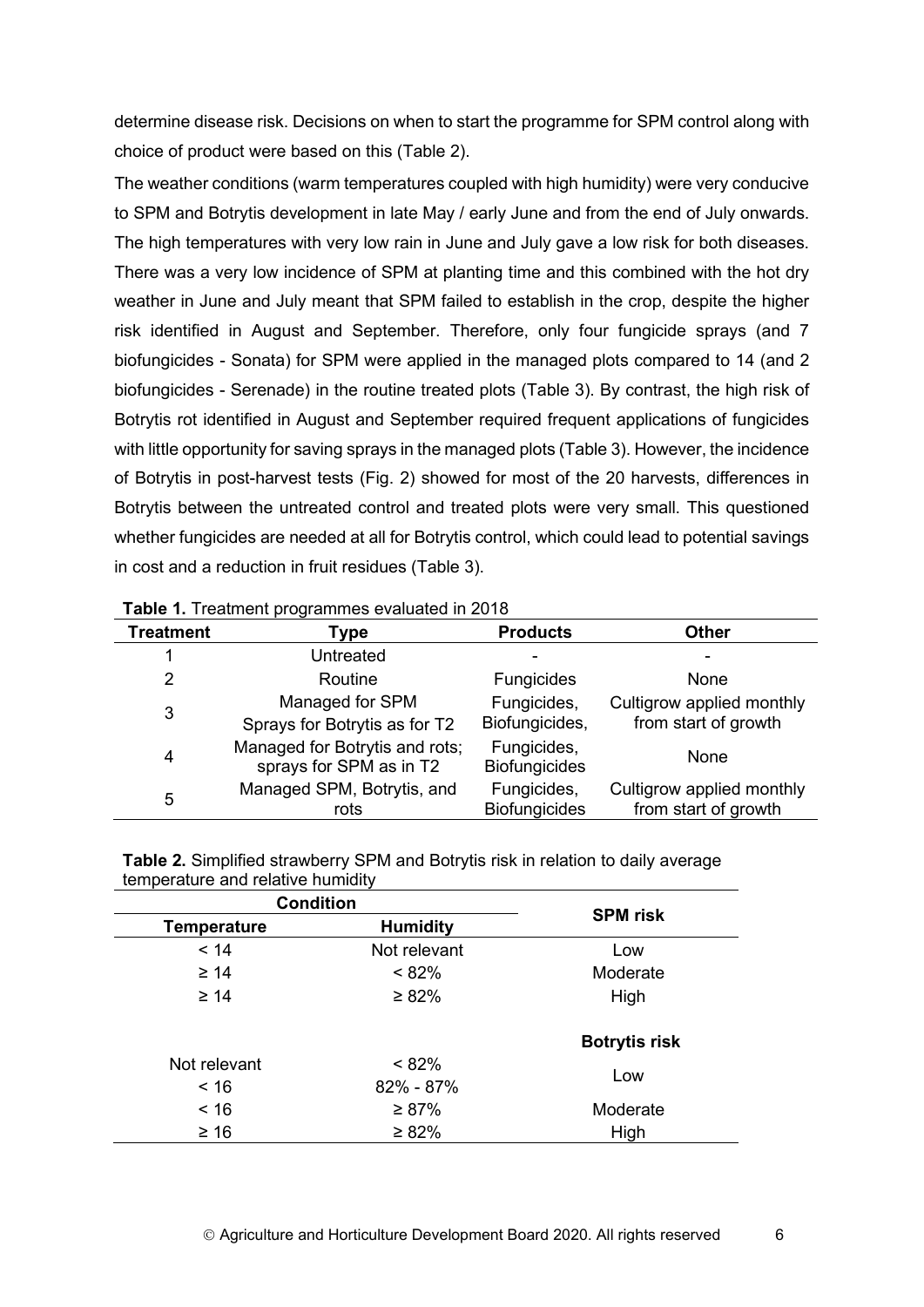In 2019, trials were conducted on the same everbearer cultivar to further evaluate the SPM management system and to reassess the value of fungicides for rot control. Cool chain management of the fruit post-harvest was also included as part of the fruit rot management programme. The crop was planted on 1 May and cropped from 9 July to 17 September. This provided the opportunity for saving sprays in the early part of the season, when the risks of SPM and Botrytis infection are usually lower. Two managed treatment programmes were compared to a routine 7-day fungicide programme and an untreated control. Both managed programmes were based on the biofungicide Sonata (used with a wetter if applied alone) applied as a protectant programme once a mildew risk had been determined, with the option to intervene with a traditional fungicide when the risk was high. One managed treatment included fungicides for Botrytis applied according to risk (Treatment 3). No fungicides for Botrytis control were included in the second managed treatment (Treatment 4). As in 2018, the simple 'look up' table (Table 2) derived from the SPM risk model, was used in conjunction with the forward weather forecast, obtained from the internet, to determine disease risk, dictating decisions on the when to start sprays for SPM and choice of product.

|                               | Management treatment |                      |                                    |                                             |                                           |
|-------------------------------|----------------------|----------------------|------------------------------------|---------------------------------------------|-------------------------------------------|
| Treatment                     | Untreated            | Routine<br>fungicide | SPM managed /<br>Routine, Botrytis | Routine SPM /<br>Managed<br><b>Botrytis</b> | Managed for<br>SPM and<br><b>Botrytis</b> |
| <b>Botrytis</b><br>fungicides | 0                    | 13                   | 14                                 | 12                                          | 11                                        |
| <b>SPM</b> fungicides         | 0                    | 14                   | 4                                  | 15                                          | 4                                         |
| <b>Total fungicides</b>       |                      | 27                   | 18                                 | 27                                          | 15                                        |
| Biofungicide                  | 0                    | 2                    |                                    | O                                           | 5                                         |
| <b>Biostimulant</b>           |                      |                      |                                    |                                             |                                           |
| Cost £/ha                     |                      |                      |                                    |                                             |                                           |
| <b>Total cost</b>             | 0                    | 2,278                | 2,169                              | 1,905                                       | 1,579                                     |
| SPM only                      | 0                    | 1,033                | 677                                | 890                                         | 677                                       |
| Botrytis only                 |                      | 1,596                | 1,700                              | 1,223                                       | 1,111                                     |

**Table 3.** Summary of fungicides, Biofungicides, biostimulants applied to strawberry plots at NIAB EMR 2018 and programme costs

In 2019, the weather conditions (warm temperatures coupled with high humidity) were very conducive to SPM and Botrytis development in late May / early June and continued for much of the trial period from the end of June onwards. Despite the favourable conditions for most of the trial period, only a low incidence of SPM was present on leaves in untreated plots with negligible incidence on treated plots. SPM eventually established on fruit in early August reaching a mean of around 15% of fruit by the final harvest (Fig. 3). The incidence on treated plots was similar and remained very low. On SPM managed plots the first spray was delayed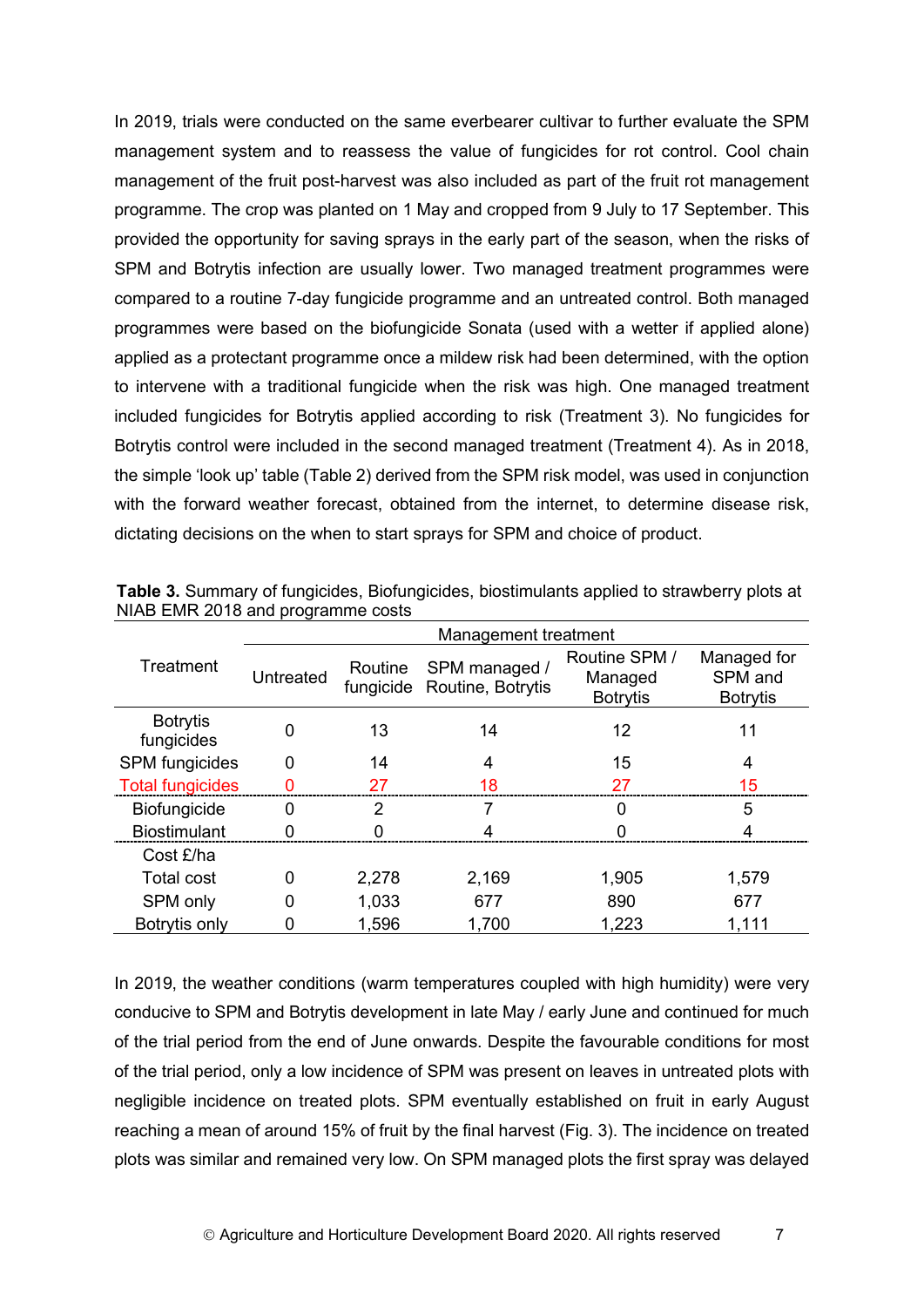until 20 June. Fungicide intervention in response to increased mildew risk was made on two occasions. A total of 10 biofungicides, 2 fungicides and 4 biostimulants were applied to the two managed treatments compared to the routine treated plots where sprays started on 15 May and a total of 18 fungicides were applied (Table 4).



**Figure 2**. Percentage fruit with Botrytis rot over 20 harvests, in post-harvest tests on a commercial everbearer strawberry following treatment with 4 different programmes compared to an untreated control at NIAB EMR in 2018:

- Red: untreated:
- Pale green: routine:

|                         | Management treatment / Number of sprays |                             |                                                      |                                                        |
|-------------------------|-----------------------------------------|-----------------------------|------------------------------------------------------|--------------------------------------------------------|
| <b>Item</b>             | <b>Untreated</b>                        | <b>Routine</b><br>fungicide | <b>Routine SPM and</b><br><b>Botrytis</b><br>managed | <b>SPM</b> managed<br><b>No Botrytis</b><br>fungicides |
| Botrytis fungicides     | O                                       | 15                          | 12                                                   |                                                        |
| <b>SPM</b> fungicides   |                                         | 18                          | 2                                                    |                                                        |
| <b>Total fungicides</b> |                                         | 29                          |                                                      |                                                        |
| <b>Biofungicide</b>     | O                                       | 0                           | 10                                                   | 10                                                     |
| <b>Biostimulant</b>     |                                         |                             |                                                      | 4                                                      |
| <b>Total products</b>   |                                         | 29                          | 26                                                   | 16                                                     |
| Cost £/ha               |                                         |                             |                                                      |                                                        |
| <b>Total cost</b>       | O                                       | 2006.09                     | 1933.76                                              | 1081.99                                                |
| SPM only                |                                         | 888.97                      | 933.94                                               | 1081.99                                                |
| Botrytis only           |                                         | 1360.66                     | 1184.16                                              | 184.34                                                 |

**Table 4.** Summary of fungicides, Biofungicides, biostimulants applied to strawberry plots at NIAB EMR 2019 and programme costs

A total of 15 fungicide sprays were applied for Botrytis control in routine-treated plots compared to 12 fungicide sprays in the managed plot (Treatment 3). No fungicide treatments for Botrytis were applied to Treatment 4 managed plots. The incidence of rots recorded at harvest was very low ranging from 0 to 1.3% in untreated plots. The incidence of Botrytis in post-harvest tests at ambient temperature (maximum rot potential) in untreated plots ranged from 0 to 27.5% (Fig. 4). There were no consistent effects of treatments on Botrytis rot incidence in any of the 19 harvests, indicating that the 12-15 fungicides applied had little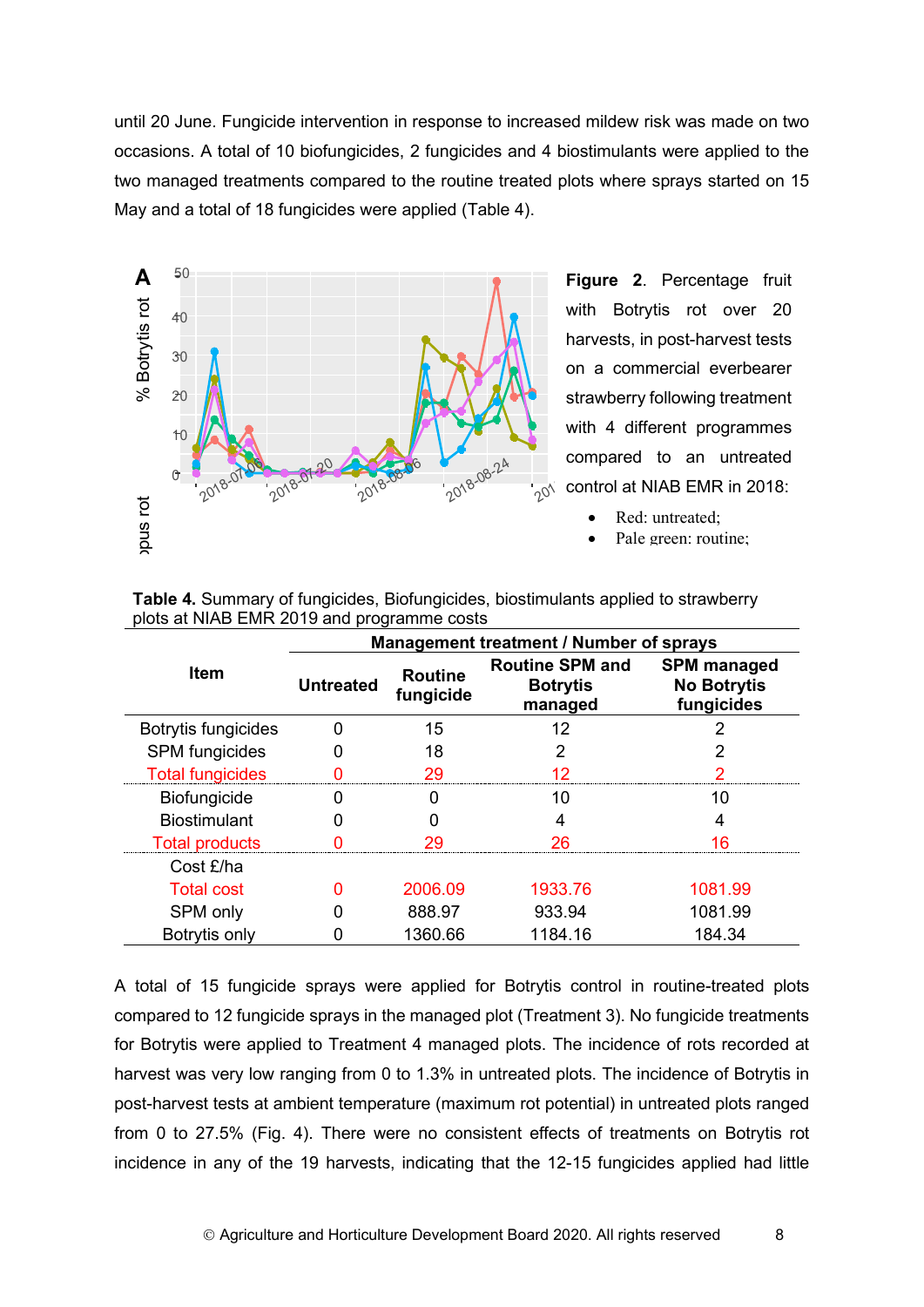benefit. There were obvious reductions in the incidence of soft rots (*Mucor* and *Rhizopus*) in treated plots compared to the untreated control, however, the reduction in rot incidence in the treated plots was small and still resulted in more than 55% soft rots and therefore of little value. The incidence of rots in the cool chain fruit management was very low compared to the fruit held at ambient temperature (maximum rot potential) for the same period.

Between 3 and 7 fungicide (mainly Botrytis fungicides) residues were detected in the routine and SPM / Botrytis managed treatments in fruit sampled in August and September compared to no residues detected in the August sampling and 2 fungicides in the September sampling of fruit from Treatment 4. All residues were below the MRL.



**Figure 3.** Percentage fruit with SPM at harvest on strawberry cv. everbearer in 2019 at NIAB EMR following treatment with three different programmes compared to an untreated



**Figure 4.** Percentage fruit with Botrytis rot over 19 harvests, in post-harvest tests (7days at ambient temperature) on an everbearer strawberry cultivar following treatment with four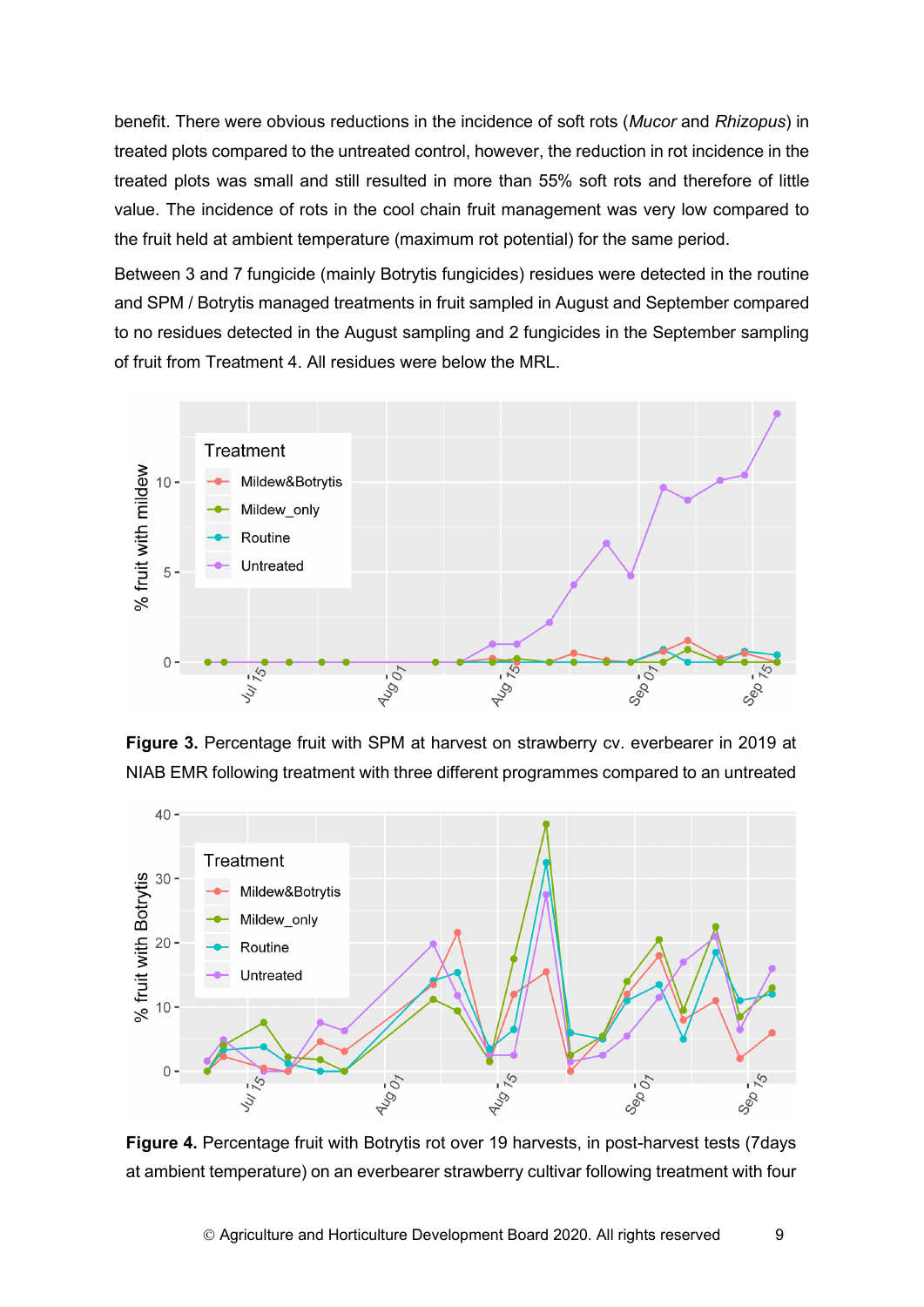Overall, a simple decision based system for determining treatments for SPM and rots in protected everbearer strawberries based on biofungicides as protectants (with fungicides included when the risk determines it) for mildew control and omitting fungicides for Botrytis control resulted in a 90 % reduction in fungicide use and a cost saving of around £900 /ha compared to a routine programme with no penalties in yield, fruit quality or disease control.

#### *Commercial Demonstration (Years 4 and 5)*

#### Commercial site 2018

A separate demonstration trial was established on a commercial farm using an everbearer cultivar. The treatments applied were based on the same criteria for SPM and rots as used in the trials at NIAB EMR. They were compared to that in a similar sized tunnel following the standard farm programme. Similar to the trial at NIAB EMR, SPM failed to establish in the trial allowing savings in fungicide inputs in the SPM managed tunnel with only 10 fungicides applied compared to 19 fungicides in the control and with a cost saving of £261.87 /ha (See Table 5 below).

The Botrytis risk was similar to that for SPM with the main risk period shown by the model in late May / early June and from late July onwards and very low risks in June and July. Savings in fungicide use were made in the early part of the season but there was little opportunity in August and September. However, a total of 13 fungicides were applied for Botrytis in the control tunnel compared to 8 in the trial tunnel. There is a saving in cost of £310.45 /ha but with little effect on Botrytis incidence in fruit from the two tunnels which was similar in both plots at each of the harvest dates. There were also no clear differences in fruit quality.

#### *WET Centre site 2019*

In 2019, the system was further evaluated in the WET Centre demonstration area at NIAB EMR on the everbearer cultivar Malling Champion. In two tunnels, the treatments applied were based on the same criteria for SPM and rots as used in the trials at NIAB EMR. These were compared to the rest of the WET Centre, which followed the standard farm programme. Weather conditions from June onwards were favourable for SPM and Botrytis. The cultivar used in the planting – Malling Champion - was newly introduced and classified as moderately susceptible to SPM but with no experience in large commercial plantings. Hence caution was needed as the development of SPM on leaves and fruit in response to favourable conditions was not known. At the start of the trial, the biofungicide Sonata was not approved for use and therefore could not be used in this trial and hence control was based on fungicides only. A very low incidence of SPM developed in the trial from mid-June, and therefore there was little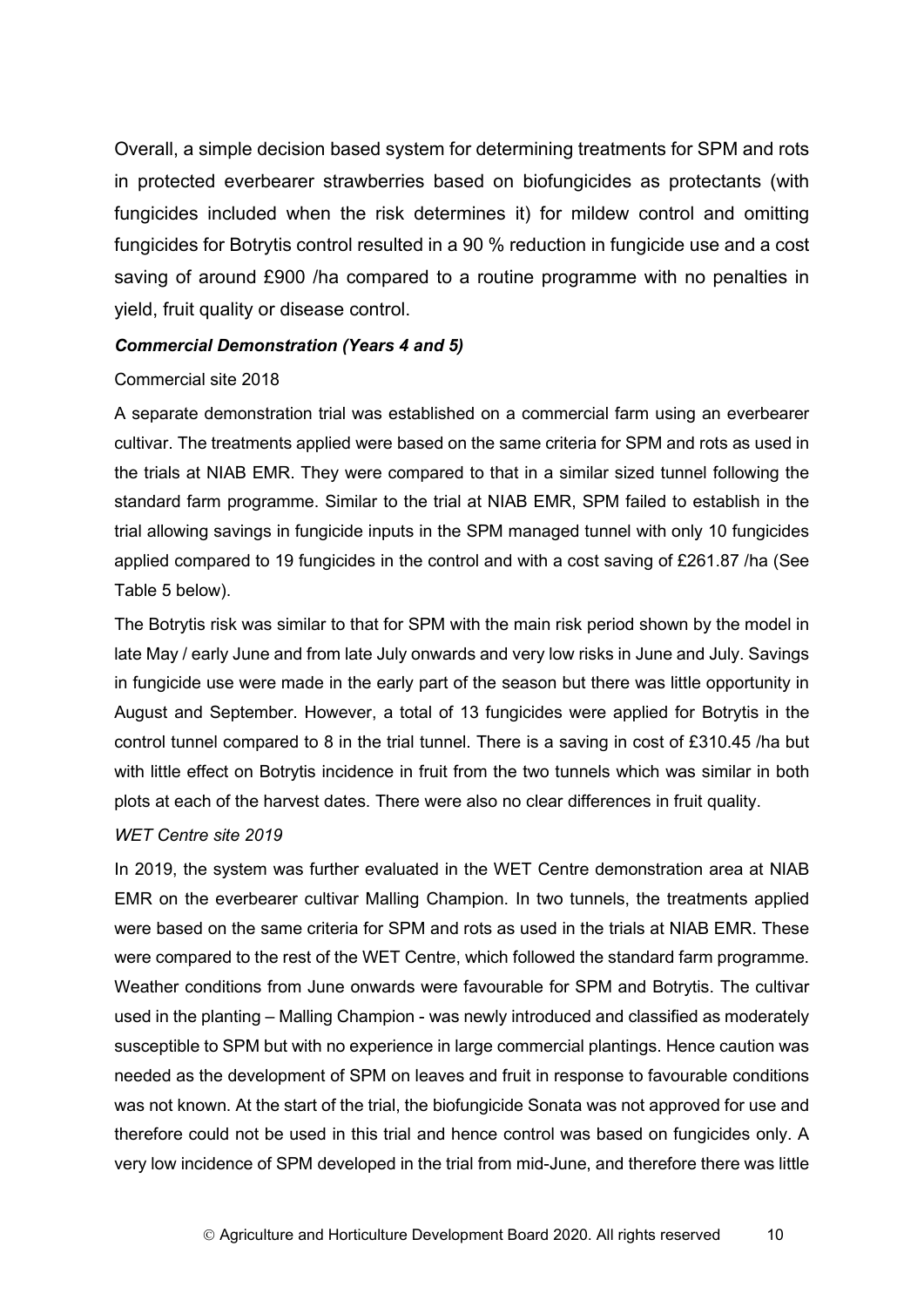opportunity to reduce fungicide inputs. However, delaying the start of the 7-day programme in the managed area resulted in a small saving of 3 mildew fungicides compared to the routine programme. Although the incidence of SPM was always higher in the managed plots, SPM on leaves and fruit generally remained very low. Similarly sprays for Botrytis were delayed in the managed area until the weather risk increased. A total of 13 fungicides were applied for Botrytis control to the routine tunnels compared to 11 in the managed tunnel.

| <b>Item</b>             | <b>Control tunnels</b> | <b>Trial tunnel</b> |  |
|-------------------------|------------------------|---------------------|--|
| <b>Total Fungicides</b> |                        |                     |  |
| for Botrytis            | 13                     | 8                   |  |
| for SPM                 | 19                     | 10                  |  |
| <b>Total</b>            | 26                     | 15                  |  |
| <b>Other products</b>   |                        |                     |  |
| <b>BCAs</b>             | ヮ                      |                     |  |
| Cultigrows              |                        | 5                   |  |
| Other biostimulants     |                        |                     |  |
| Cost £/ha               |                        |                     |  |
| Total                   | 1715.08                | 1272.22             |  |
| SPM only                | 1110.10                | 848.23              |  |
| Botrytis only           | 934.44                 | 623.99              |  |

**Table 5**. Summary of fungicides, BCAs, biostimulants applied in demonstration strawberry trial on a commercial farm in Kent in 2018 and the programme costs

Overall, the experience with the simple decision-based management system for SPM in the commercial trials, especially in 2018, supported the results in the trial at NIAB EMR. The commercial trials also showed little benefit in controlling Botrytis using fungicides.

## *Mode of action*

The results from this work have indicated that the three new fungicides (Luna Sensation, Takumi and Talius) all have good effects against SPM. Charm is not very effective against SPM when applied as a protectant. The two biocontrol products have some effects against SPM but are not expected to be useful on their own where more than a trace level of fresh SPM lesions are already present in the crop. The overall test results from three-year testing are summarised in Table 6 below:

| Table 6. Protectant, curative and anti-sporulant properties of new products effective for the |
|-----------------------------------------------------------------------------------------------|
| control of SPM                                                                                |

| <b>Product</b>        | <b>Curative:</b><br>number of<br>days applied<br>after infection | <b>Protectant:</b><br>number of days<br>applied before<br>infection | Anti-sporulant:<br>number of days with<br>good suppression of<br>sporulation |
|-----------------------|------------------------------------------------------------------|---------------------------------------------------------------------|------------------------------------------------------------------------------|
| <b>Talius</b>         | 7-8                                                              | $2 - 3$                                                             | $2 - 3$                                                                      |
| <b>Takumi</b>         | $4 - 5$                                                          | $2 - 3$                                                             | $2 - 3$                                                                      |
| <b>Luna Sensation</b> | $4 - 5$                                                          | $2 - 3$                                                             | 4                                                                            |
| Charm                 | $2 - 3$                                                          | Not tested                                                          | 4                                                                            |
| <b>Silwet</b>         | $1 - 2$                                                          |                                                                     | $2 - 3$                                                                      |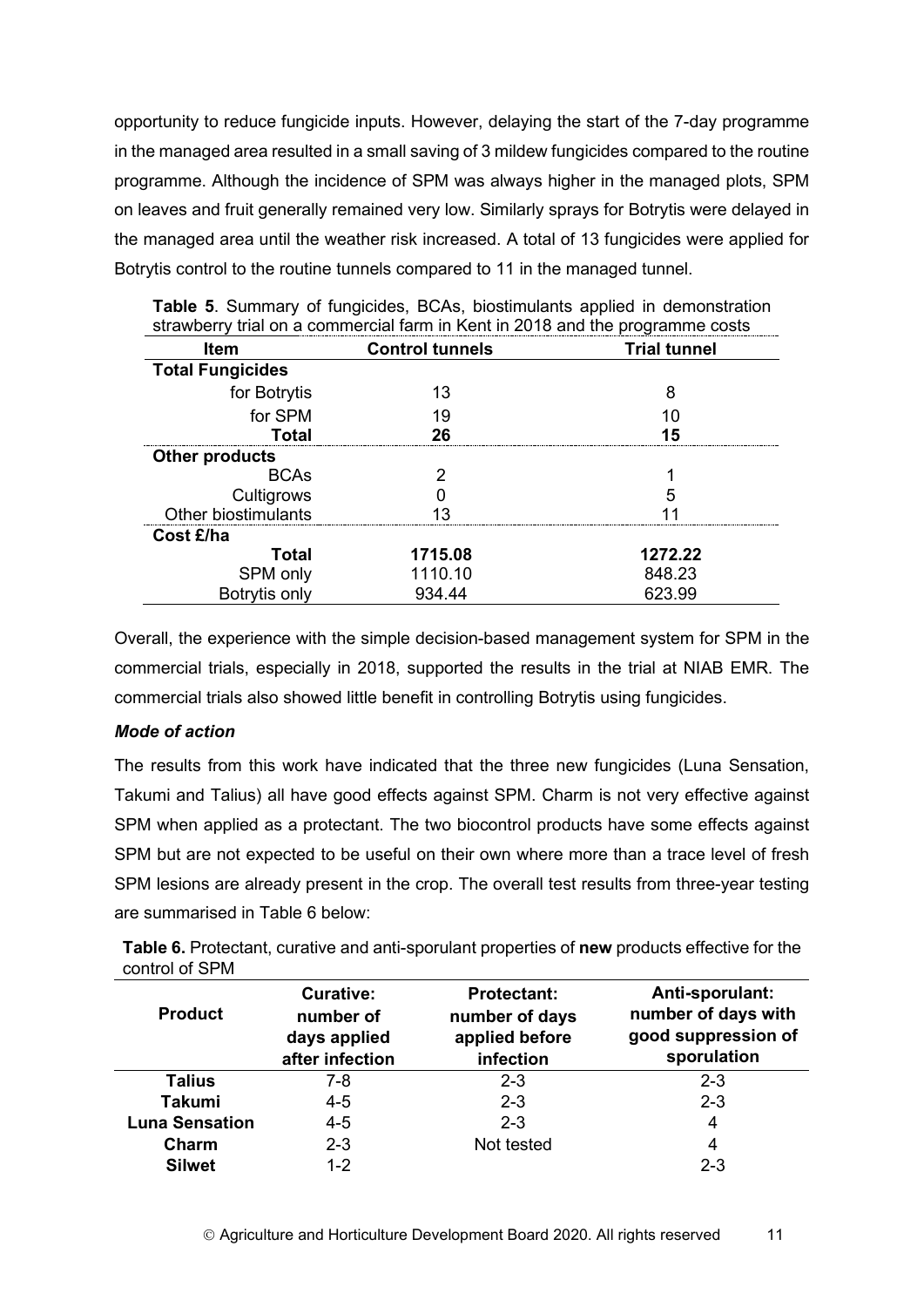| Silwet & AQ 10             | 1-2     | Not tested (but not            | 4       |
|----------------------------|---------|--------------------------------|---------|
| <b>Silwet &amp; Sonata</b> | $1 - 2$ | expected to have an<br>effect) | $2 - 3$ |

### **Overall conclusions**

- Strawberry powdery mildew (SPM) is one of most important diseases in protected strawberry production. Once the disease is established in the crop, control is difficult to achieve and losses in yield and quality are likely with crop abandonment a possibility.
- Managing SPM with a simple decision-based system to determine treatment enables savings in fungicide use when the risk of infection is low in the early part of the season, ensuring products are available for the higher risk period in late summer, reducing fungicide input by at least 40%.
- Biofungicides such as Sonata and biostimulants were shown to be effective against SPM in the trials and can form the basis of a protectant programme for control of SPM, using fungicides only in high risk periods.
- Botrytis still remains a potential problem in protected strawberries. However, the importance has declined compared to SPM.
- Growing under protection and use of cool chain management of the fruit has considerably reduced the development of Botrytis fruit rot. In addition, management of fruit waste at harvest to control SWD has reduced the Botrytis inoculum and hence the build-up of the disease in the everbearer crop.
- The results from 2018 and 2019 consistently show little benefit in Botrytis control from the use of fungicides.
- There was a consistent effect of fungicides in reducing soft rots from around 80-90% in untreated to 50-70% in sprayed plots; but this was observed when fruit were stored under ambient conditions post-harvest, hence representing the maximum potential of pot-harvest rot development.
- Development of any Botrytis or soft rots can be delayed by cool chain management of the harvested crop.
- Basing the disease control programme for protected everbearer strawberries on biofungicides for SPM control with intervention with fungicides during high-risk infection periods and minimising the use of fungicides for rot control, offers large potential savings in residues in the fruit.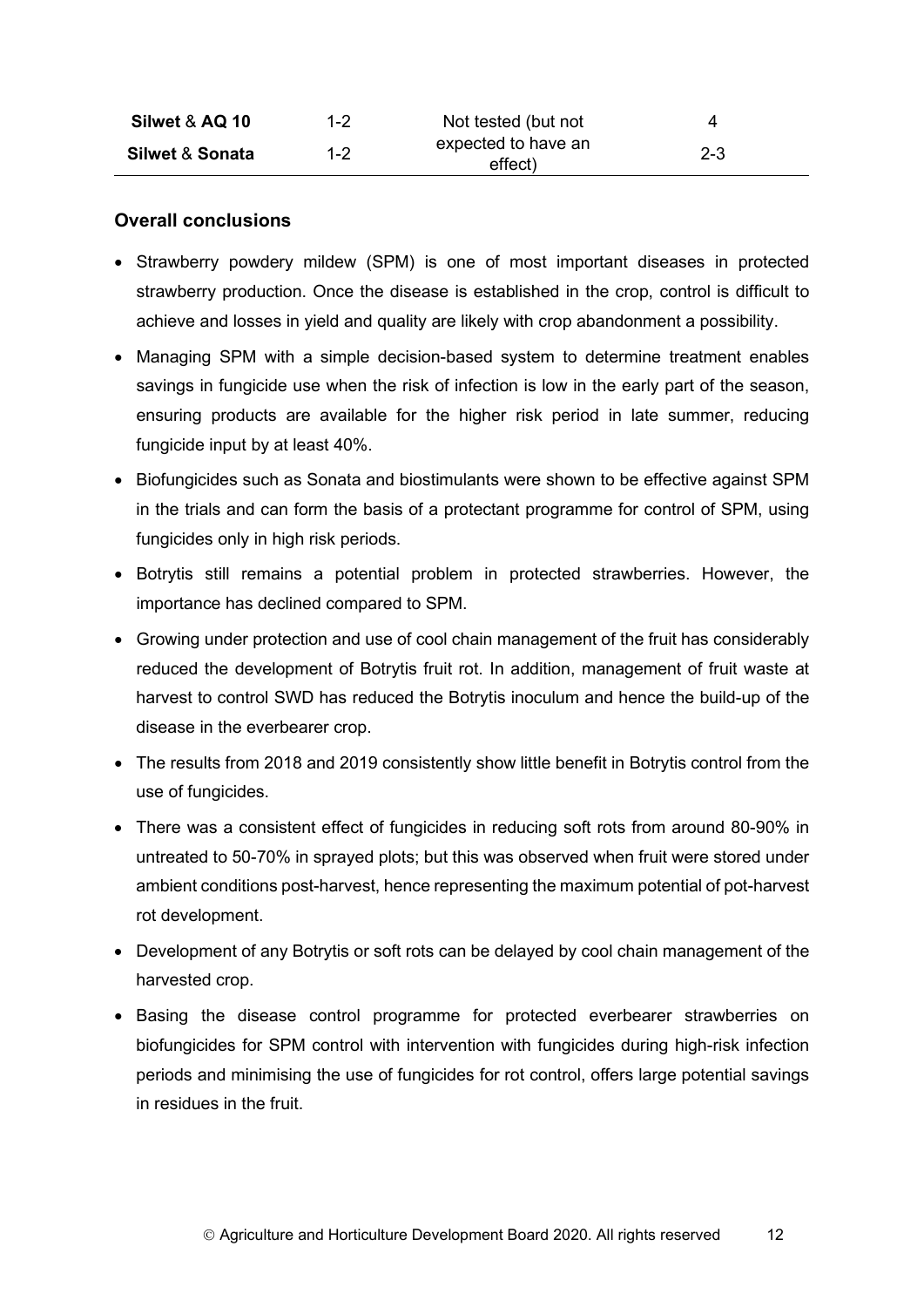• Several new fungicides were shown to have good effects against SPM (Table 6); when these products are used, special attention should be paid to their efficacies when applied as protectant, anti-sporulant or curative treatments.

## **Financial benefits**

The replicated trial at NIAB EMR and the demonstration trial on the commercial farm in 2018 have demonstrated the ability to reduce fungicide inputs where treatments used for SPM and fungal rots are based on a simple decision based system compared to a routine or standard farm programme. The results were confirmed in the replicated trial at NIAB EMR in 2019. In both cases in 2018, cost savings were made (£699 /ha and £443 /ha respectively) with no adverse effects on yield, fruit quality or rot incidence. There were also advantages in reduced residues in the fruit, particularly for sprays targeted at SPM. The results from 2018 and 2019 also consistently show little benefit in Botrytis control from the use of fungicides hence offering further savings in fungicide costs and residues in the fruit.

## **Action points for growers**

- Integrate the new fungicide products Luna Sensation and Takumi (both curative and antisporulant activity) and Talius (curative activity) with other control measures
- These products should be saved for use in the programme when the SPM risk is high.
- The adjuvant Silwet on its own also offers good anti-sporulant activity and can complement traditional spray programmes.
- Growers should consider adopting a decision-based managed approach to powdery mildew control using the mildew risk model along with forward weather forecasts and crop stage.
- Basing the disease control programme for protected everbearer strawberries on biofungicides (used with adjuvants if applied alone) for SPM control with intervention with fungicides during high risk periods and minimising the use of fungicides for rot control, offers large potential savings in costs and residues in the fruit.
- Growers should consider trying the approach on part of their farm to gain experience and confidence in the system.

# **Fruit rot complex**

## **Headline**

• *Pestalotiopsis* spp. do not appear to be important as pathogens of strawberry in the UK.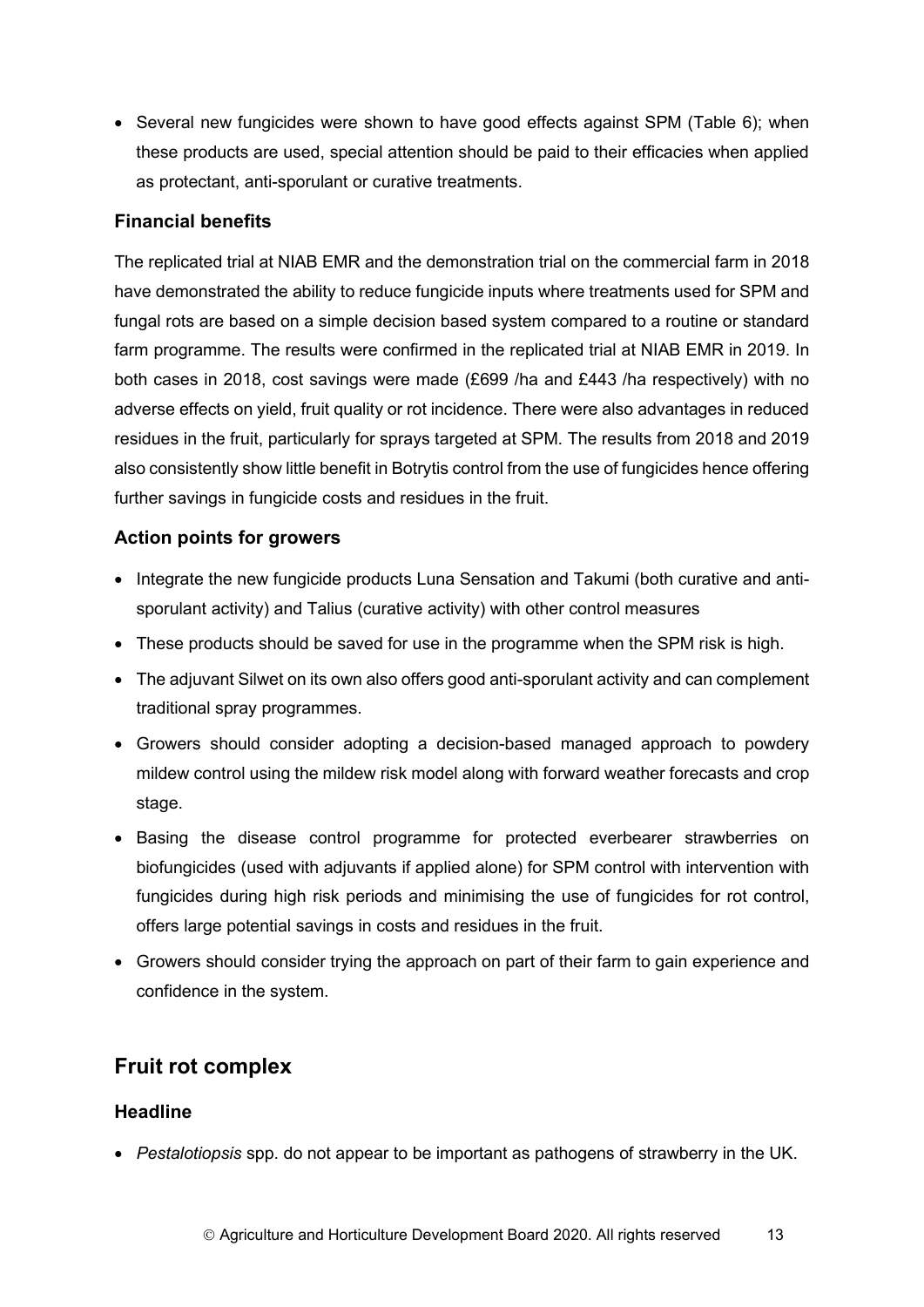## **Background and expected deliverables**

Recent evidence in the UK and New Zealand has shown that Botrytis is not the only pathogen causing fruit rot, and that the importance of *B. cinerea* in strawberry may have been overstated because of similar morphological characteristics of Botrytis fungal morphology with two other rotting fungi – *Mucor* and *Rhizopus* spp. The relative importance of these three pathogens may vary greatly with time and location. Although the overall direct loss to these pathogens may be relatively small compared with other diseases, the consequence (e.g. rejection of a consignment by retailers) of fruit rot is much more serious.

Projects SF 74 (Defra Horticulture LINK HL0175) and SF 94 (Defra Horticulture LINK HL0191) suggested that in raspberry and strawberry, rapid post-harvest cooling to storage at 2°C is effective in delaying Botrytis development. However, such cooling treatment is not effective against *Mucor,* which can develop in cold conditions. In Project SF 98, NIAB EMR identified a few fungicides that can give partial control of *Mucor*. Berry Gardens Growers (BGG) recently funded a PhD project at NIAB EMR on the epidemiology and management of *Mucor* and *Rhizopus* rot in strawberry; significant progress has been made in this project but due to commercial confidentiality, the findings cannot be disclosed in this report. BGG continues to fund work on the control of fruit rotting at NIAB EMR.

Towards the end of Year 2 of this project, there were increasing reports on the occurrence of *Pestalotiopsis*, a new pathogen being isolated from the crowns of wilting plants. In addition, this pathogen was shown to cause fruit rot on strawberry in Egypt. In year 3, we carried out preliminary work on this new pathogen of strawberry to determine the importance of this disease to the UK industry. Although *Pestalotiopsis* strains can produce disease lesions on detached leaves and fruit, they failed to infect crowns of intact plants in artificial inoculation even under disease conducive conditions.

#### **Summary of the project and main conclusions**

Using a detached fruit and leaf pathogenicity test, we demonstrated that all the *Pestalotiopsis* isolates tested can establish infection and colonise the host tissue. The pathogen was also able to cause a post-harvest rot following inoculation during fruit development. However, we failed to show that the isolates tested were able to cause a disease in the crown. Plant leaves and crown were inoculated with the *Pestalotiopsis* spore and mycelium inoculum and despite providing highly favourable conditions, only a background level of disease was recorded. Based on our findings and the literature, we conclude that *Pestalotiopsis* is a weak pathogen, which is able to infect the plant when it is under other stresses. Furthermore, only one sample from more than 100 plant samples of year 1-2 Phytophthora survey had positive DNA result for *Pestalotiopsis.*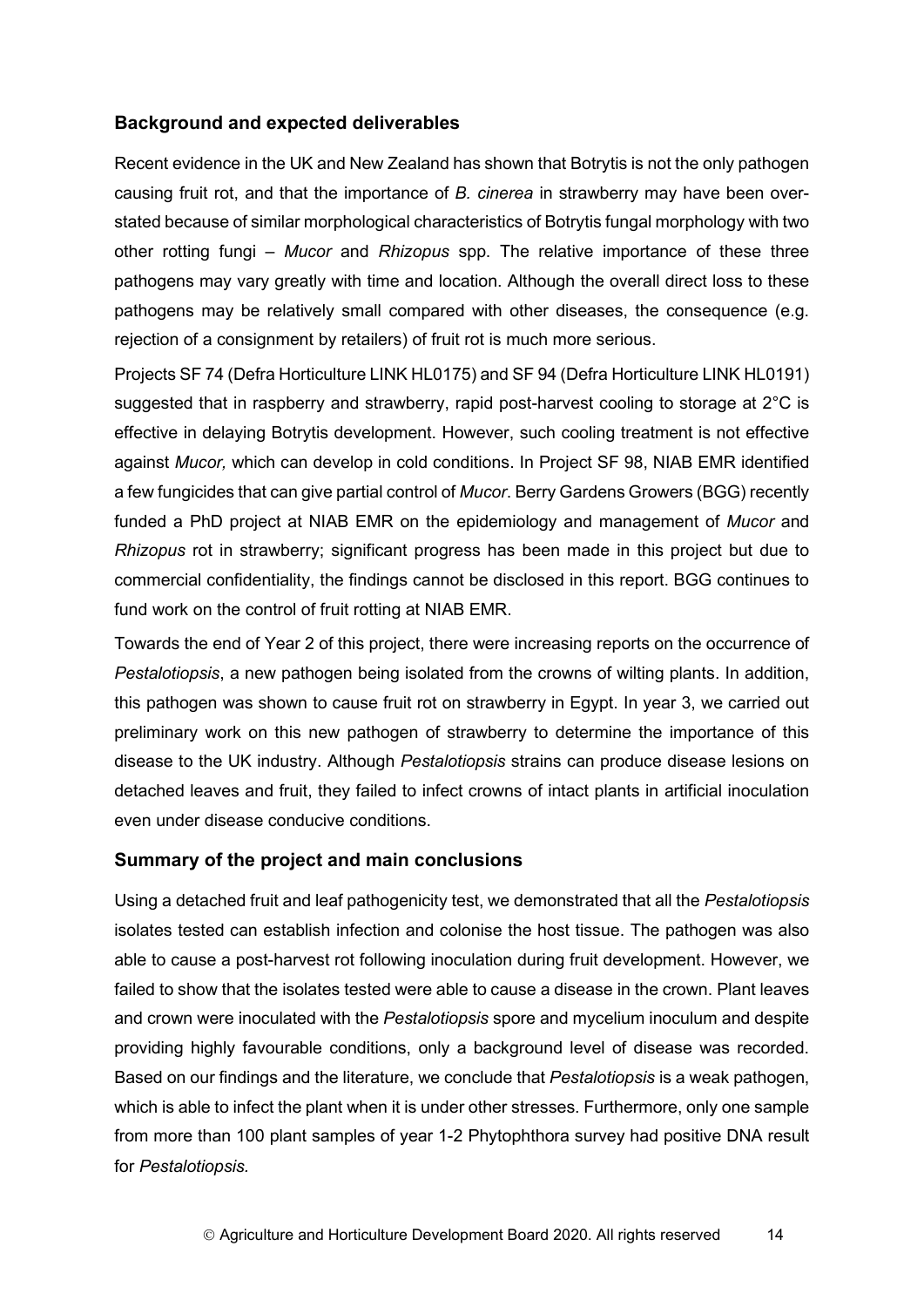Work on developing strategies for managing Botrytis fruit rot is presented in the previous section (SPM). The key message is that post-harvest cool-chain management is essential for managing *B. cinerea* without fungicide input.

Preliminary data also showed that *B. subtilis* (Serenade ASO, Solani) can maintain sufficient densities of viable propagules for 10 days after application to control *B. cinerea* under protected conditions in the autumn; whereas the corresponding period is 4 days for *Gliocladium catenulatum* (Prestop)*.* However, previous results at NIAB EMR showed the limited movement of *B. subtilis* among flowers under protection, which meant that frequent application is necessary to protect flowers from infection because of the nature of continuous flower development in everbearers. Further work is needed to study the extent of spread/movement of *G. catenulatum* among plants following its application.

## **Financial benefits**

Based on the results so far, we conclude that *Pestalotiopsis* spp. are not important on strawberry under the UK conditions. Indeed, there were no reports of this pathogen in the UK in 2018.

## **Action points for growers**

- Current results are insufficient for making any recommendations. Be vigilant for this disease in plantations, manifesting itself either as a crown rot or a fruit rot.
- When biocontrol products are used, special attentions need to be paid to survival/movement of biocontrol organisms and the rate of crop growth.

# **Verticillium wilt**

## **Headline**

• *Bacillus subtilis* (Serenade ASO, Solani) showed some promise in reducing the level of *Verticillium dahliae* inoculum in the field.

## **Background and expected deliverables**

*Verticillium* wilt of strawberry develops from micro-sclerotia of *Verticillium dahliae* in the soil and can reduce yields by 75% through death of plant crowns and reduced water movement into the fruit. Chemical soil fumigation was traditionally used by growers to reduce the pathogen in the soil to levels safe for strawberry production, but the most successful fumigant methyl bromide, is no longer authorised and the best alternative chloropicrin, now requires annual Emergency Authorisation.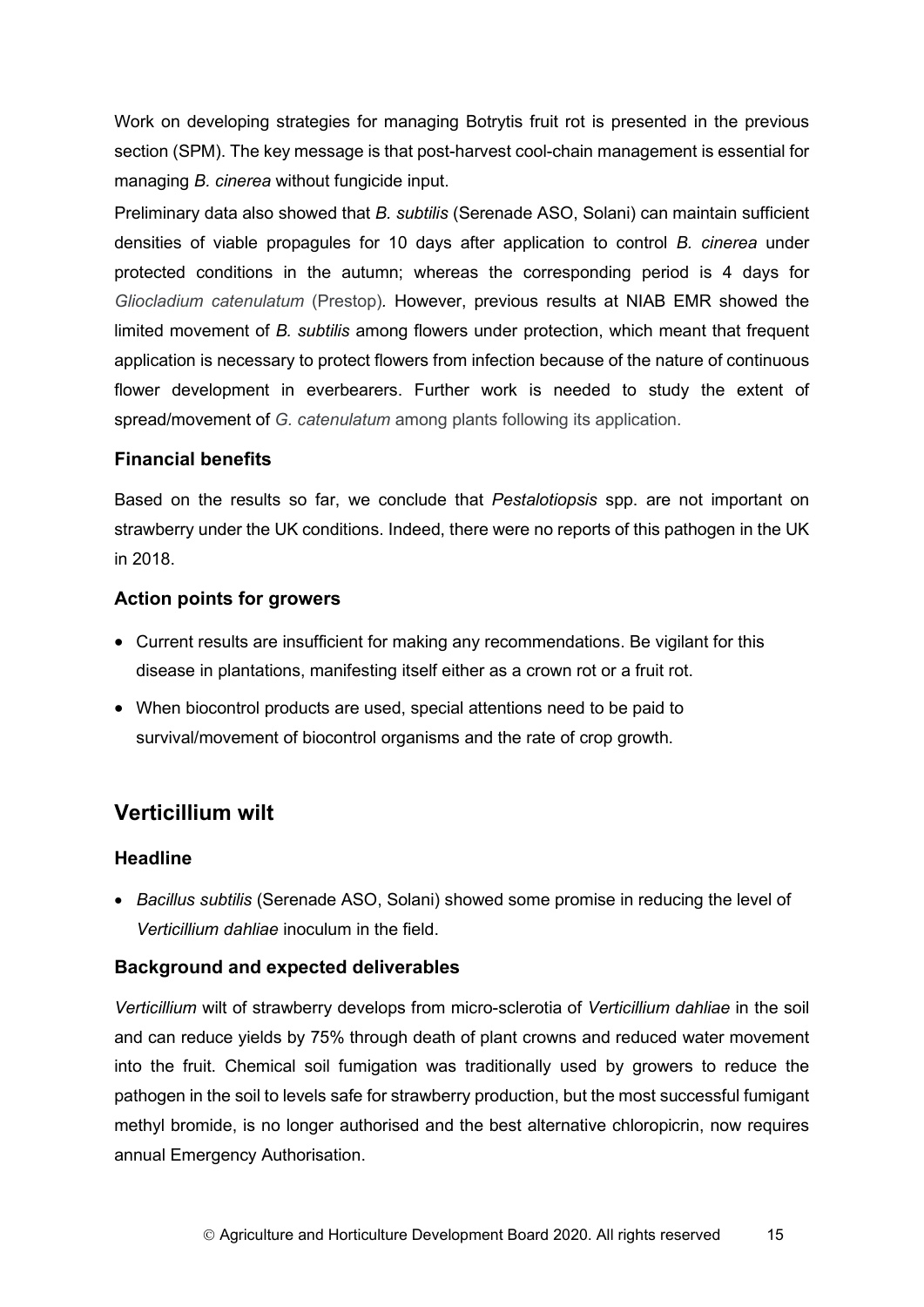Some cultivars have greater resistance to *Verticillium* wilt, but other measures are also required to reduce the impact of the disease. There is the potential to use soil amendments with either organic matter or a biofungicide drench to change the microbial population and so compete for resources with *Verticillium*. Biofumigation may result in reduced viability of *Verticillium* microsclerotia. This work set out to investigate this approach.

#### **Summary of the project and main conclusions**

In 2015, we investigated an alternative to the use of pre-planting chloropicrin applied in a soil grown crop using plastic mulched raised beds. Anaerobic soil disinfestation ("soil-setting") was carried out on a sandy silt soil collected from a soft fruit farm that had a natural infestation of 2.3 microsclerotia of *Verticillium dahliae* per gram of soil. The soil was collected into replicated 10 L pots treated with either just Herbie 82 or this plus a "starter" of 670 ml of soil pre-incubated anaerobically with Herbie 67P. Both products from Thatchtec BV were organic by-products from the food industry and purported to provide nutrition to encourage the activity of anaerobic bacteria present in the soil and allow metabolites anticipated to be produced by these bacteria to reduce the viability of microsclerotia. Pots were irrigated with either 5 mm or 10 mm of water (resulting in 10% or 14% moisture content) and then sealed for eight weeks with a mean soil temperature of 16°C. Significant reduction in propagule viability occurred at either moisture level after the incorporation of Herbie 82 with or without the "starter soil", to give a mean 0.28 microsclerotia/g of soil, with four out of the sixteen pots having zero. No further work was done with Herbie.

With increasing restrictions on the use of the soil fumigant chloropicrin, a randomised block experiment was set up in 2017 with the pre-planting incorporation of products into *V. dahliae* infested sandy-loam soil (4 propagules/gram of soil) to investigate their potential to reduce losses in a strawberry crop. Either a bio-fumigant, Bio-Fence, (a granular product made from *Brassica carinata* meal) applied at 2,000 kg/ha, or anaerobic digestate solids (composed of maize plants plus vegetable waste and PAS 110 certified) at 50 t/ha, were incorporated into the top 150 mm of formed soil beds before sheeting and then irrigated using trickle tape under the plastic. A week later, on 6 June 2017, cold-stored bare-root plants of a variety moderately susceptible to *Verticillium*, cv. Symphony, were planted into slits in the plastic mulch. A week later, Serenade ASO (*Bacillus subtilis* strain QST 713) was sprayed at 10 L/ha in 1,000 L of water / ha on both half of the untreated plots and half of the BioFence treated plots. Fruit were too few to pick, and only a few indications of *Verticillium* wilt had appeared by the end of 2017, but in June 2018 total fruit yield was similar across treated and untreated plots. Clear *Verticillium* wilt symptoms did not show until July 2018, after fruiting, when there were significantly more plants obviously wilted in the Bio-Fence alone treated plots (43% wilted), compared with the Serenade ASO alone (15% wilted) or in combination with Bio-Fence